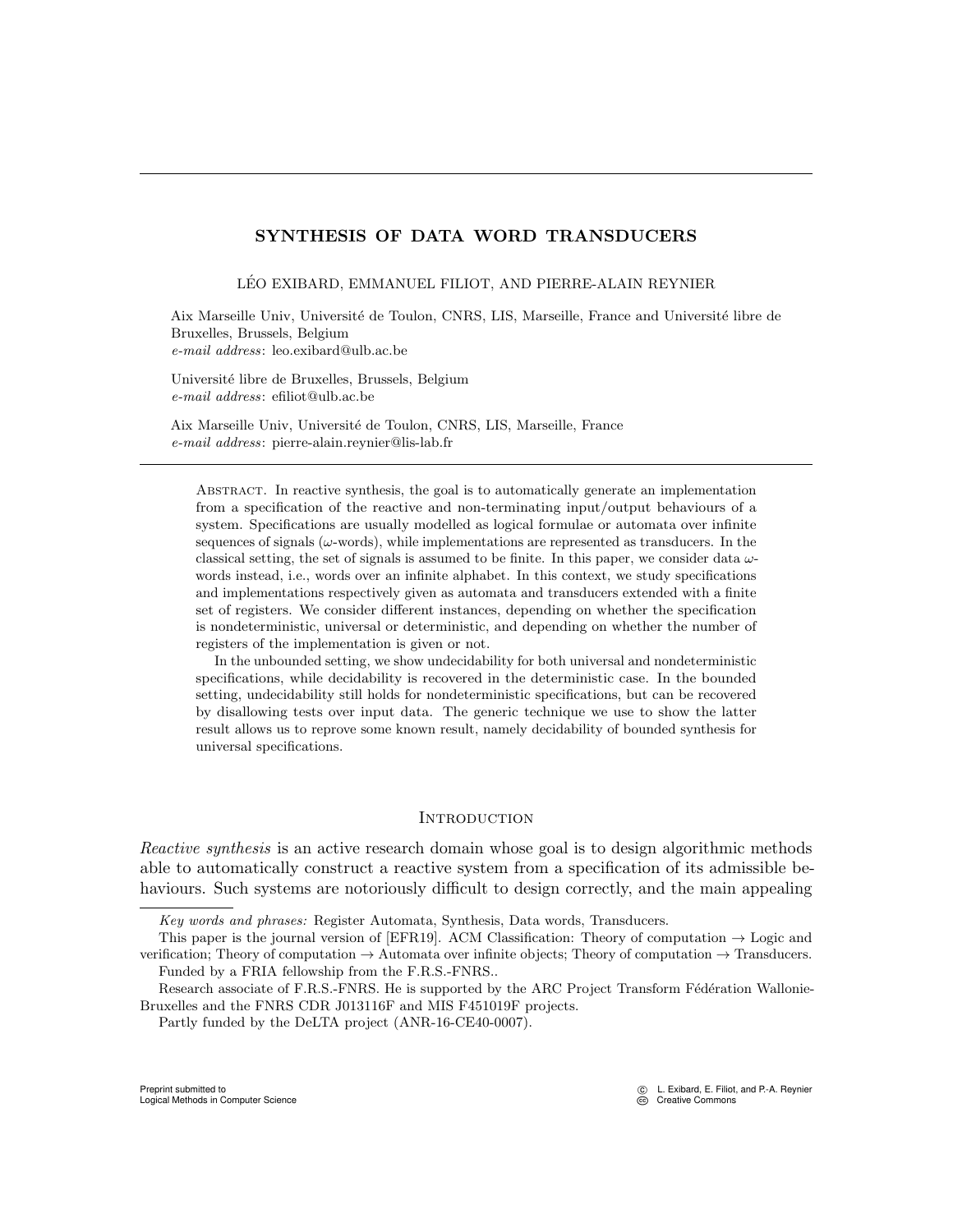idea of synthesis is to automatically generate systems that are correct by construction. Reactive systems are non-terminating systems that continuously interact with the environment in which they are executed, through input and output *signals*. At each time step, the system receives an input signal from a set In and produces an output signal from a set Out. An execution is then modelled as an infinite sequence alternating between input and output signals, i.e., an  $\omega$ -word in (ln  $\cdot$  Out) $\omega$ . Classically, the sets ln and Out are *assumed to be* finite and reactive systems are modelled as (sequential) transducers. Transducers are simple finite-state machines with transitions of type States  $\times$  In  $\rightarrow$  States  $\times$  Out, which, at any state, can process any input signal and deterministically produce some output signal, while possibly moving, again deterministically, to a new state. A specification is then a language  $S \subseteq (\ln \cdot \text{Out})^{\omega}$  telling which are the acceptable behaviours of the system. It is also classically represented as an automaton, or as a logical formula then converted into an automaton. Some regular specifications may not be realisable by any transducer, and the *realisability* problem asks, given a regular specification  $S$ , whether there exists a transducer  $T$  whose behaviours satisfy S (i.e., are included in S). The synthesis problem asks to construct T if it exists.

A typical example of reactive system is that of a server granting requests from a finite set of clients C. Requests are represented as the set of input signals  $\ln = \{(r, i) | i \in C\} \cup \{\text{idle}\}\$ (client i requests the resource) and grants by the set of output signals  $\textsf{Out} = \{(q, i) | i \in$  $C$  ∪ {idle} (server grants client i's request). A typical constraint to be imposed on such a system is that every request is eventually granted, which can be represented by the LTL formula  $\bigwedge_{i\in C} G((r,i) \to F(g,i))$ . The latter specification is realisable for instance by the transducer which outputs  $(g, i)$  whenever it reads  $(r, i)$  and **idle** whenever it reads **idle**.

It is well-known that the realisability problem is decidable for  $\omega$ -regular specifications. It is ExpTime-complete when represented by parity automata [\[JL69,](#page-24-1) [PR89,](#page-24-2) [FJLW16\]](#page-24-3); and 2ExpTime-complete for LTL specifications [\[PR89\]](#page-24-2). Such positive results have triggered a recent and very active research interest in efficient symbolic methods and tools for reactive synthesis (see e.g. [\[BCJ18\]](#page-23-0)). Extensions of this classical setting have been proposed to capture more realistic scenarios [\[BCJ18\]](#page-23-0). However, only a few works have considered infinite sets of input and output signals. In the previous example, the number of clients is assumed to be finite, and small. To the best of our knowledge, existing synthesis tools do not handle large alphabets, although it is more realistic to consider an unbounded (infinite) set of client identifiers, e.g.  $C = N$ . The goal of this paper is to investigate how reactive synthesis can be extended to handle infinite sets of signals.

Data words are infinite sequences  $x_1x_2...$  of labelled data, i.e., pairs  $(\sigma, d)$  with  $\sigma$  a label from a finite alphabet and d is a data from a countably infinite alphabet  $D$ . They can naturally model executions of reactive systems over an infinite set of signals. Among other models, *register automata* are one of the main extensions of automata recognising languages of data words [\[KF94,](#page-24-4) [Seg06\]](#page-24-5). They can use a finite set of registers in which to store data that are read, and to compare the current data with the content of some of the registers (in this paper, we allow comparison of equality). Likewise, transducers can be extended to register transducers as a model of reactive systems over data words: a register transducer is equipped with a set of registers, and when reading an input labelled data  $(\sigma, d)$ , it can test d for equality with the content of some of its registers, and depending on the result of this test, deterministically assign some of its registers to d and output a finite label  $\beta$  along with the content of one of its registers. Its executions are then data words alternating between input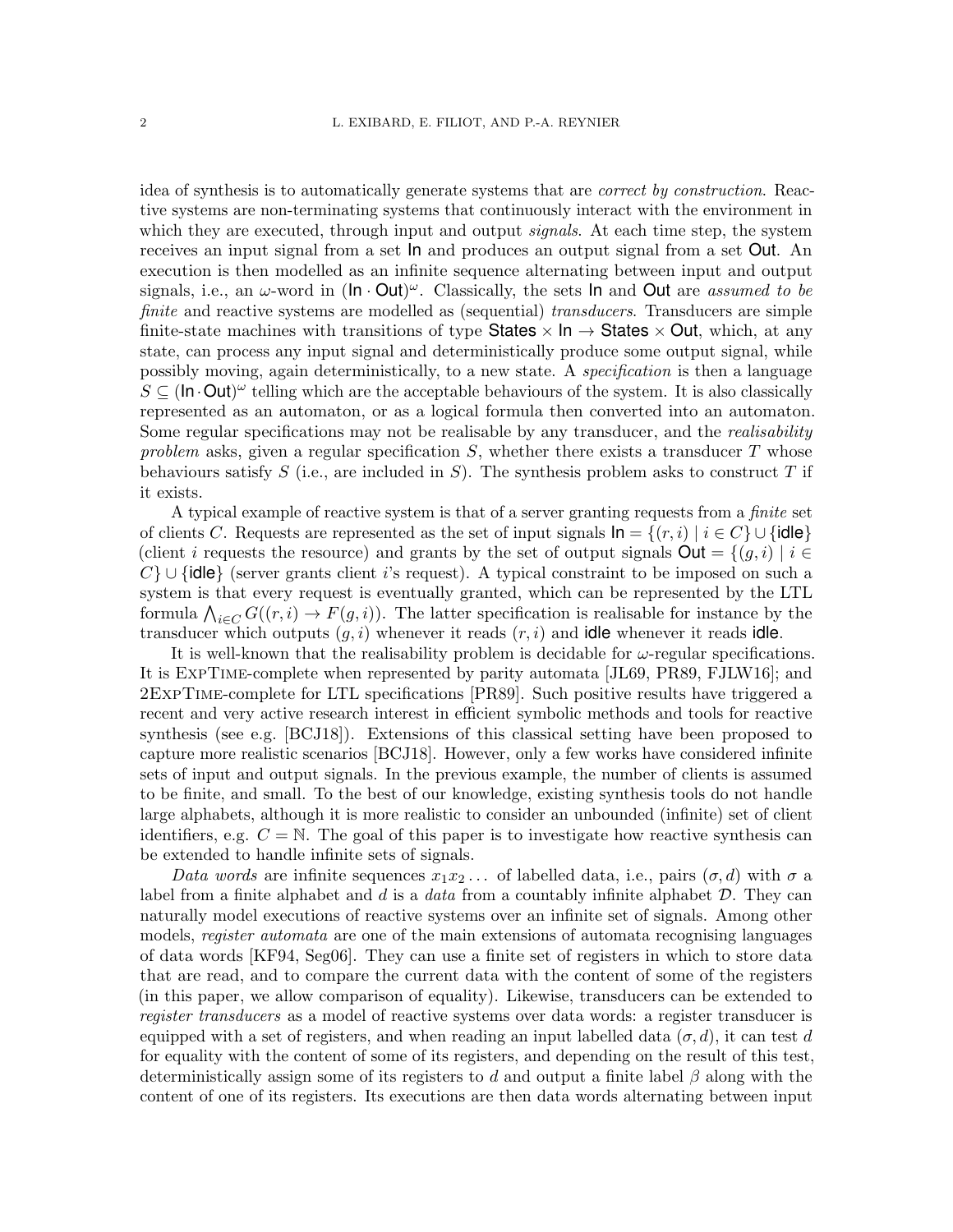and output labelled data, and register automata can thus be used to represent specifications, as languages of such data words.

Contributions. We consider two classical semantics for register automata, nondeterministic and universal, both with a parity acceptance condition, which give two classes of register automata respectively denoted NRA and URA. We study the parity acceptance condition because it can express the other classical acceptance conditions; e.g., Büchi and co-Büchi can be expressed with a 2-colours parity condition. Since NRA are not closed under complement (already over finite data words), NRA and URA define incomparable classes of specifications. The request-grant specification, as defined above, can be generalised to an infinite number of clients, and it is then expressible by an URA [\[KMB18\]](#page-24-6): whenever a request is made by client i (labelled data  $(r, i)$ ), universally trigger a run which stores i in some register and verifies that the labelled data  $(g, i)$  eventually occurs in the data word. In contrast, no **NRA** can define it. On the other hand, consider the specification  $S_0$ : "all input data but one are copied on the output, the missing one being replaced by some data which occurred before it", modelled as the set of data sequences  $d_1d_1d_2d_2\ldots d_id_jd_{i+1}d_{i+1}\ldots$  for all  $i\geq 0$ and  $j < i$  (finite labels are irrelevant and not represented).  $S_0$  is not definable by any URA, as it would require to guess j, which can be arbitrarily smaller than  $i$ , but it is expressible by some NRA making this guess.

However, we show (unsurprisingly) that the realisability problem by register transducers of specifications defined by NRA is undecidable. The same negative result also holds for URA, solving an open question raised in [\[KMB18\]](#page-24-6). On the positive side, we show that decidability is recovered for deterministic (parity) register automata (DRA) in which the output is driven by the input (meaning that it is contained in some register). We call this class the DRA with input-driven outputs, denoted by  $DRA_{\text{ido}}$ . One of the difficulties of register transducer synthesis is that the number of registers needed to realise the specification is, a priori, unbounded with regards to the number of registers of the specification. We show it is in fact not the case for **DRA**<sub>ido</sub>: any specification expressed as a **DRA**<sub>ido</sub> with r registers is realisable by a register transducer iff it is realisable by a transducer with  $r$  registers.

A way to obtain decidability is to fix a bound k and to target register transducers with at most k registers. This setting is called *bounded synthesis* in [\[KMB18\]](#page-24-6), which establishes that bounded synthesis is decidable in 2ExpTime for URA. We show that unfortunately, bounded synthesis is still undecidable for NRA specifications (even when targetting implementations with a single register). To recover decidability for **NRA**, we disallow equality tests on the input data and add a syntactic requirement which entails that on any accepted word, each output data is the content of some register which has been assigned an input data occurring before. This defines a subclass of NRA that we call (input) test-free NRA (NRA<sub>tt</sub>). NRA<sub>tt</sub> can express how output data can be obtained from input data (by copying, moving or duplicating them), although they do not have the whole power of register automata on the input nor the output side. Note that the specification  $S_0$  given before is  $NRA_{\text{tf}}$ -definable. To show that bounded synthesis is decidable for  $NRA<sub>tf</sub>$ , we establish a generic transfer property characterising realisable data word specifications in terms of realisability of corresponding specifications over a finite alphabet, thus reducing to the well-known synthesis problem over a finite alphabet. Such property also allows us to reprove the result of [\[KMB18\]](#page-24-6), with a rather short proof based on standard results from the theory of register automata, indicating that it might allow to establish decidability for other classes of data specifications. Our results are summarised in Table [1.](#page-3-0)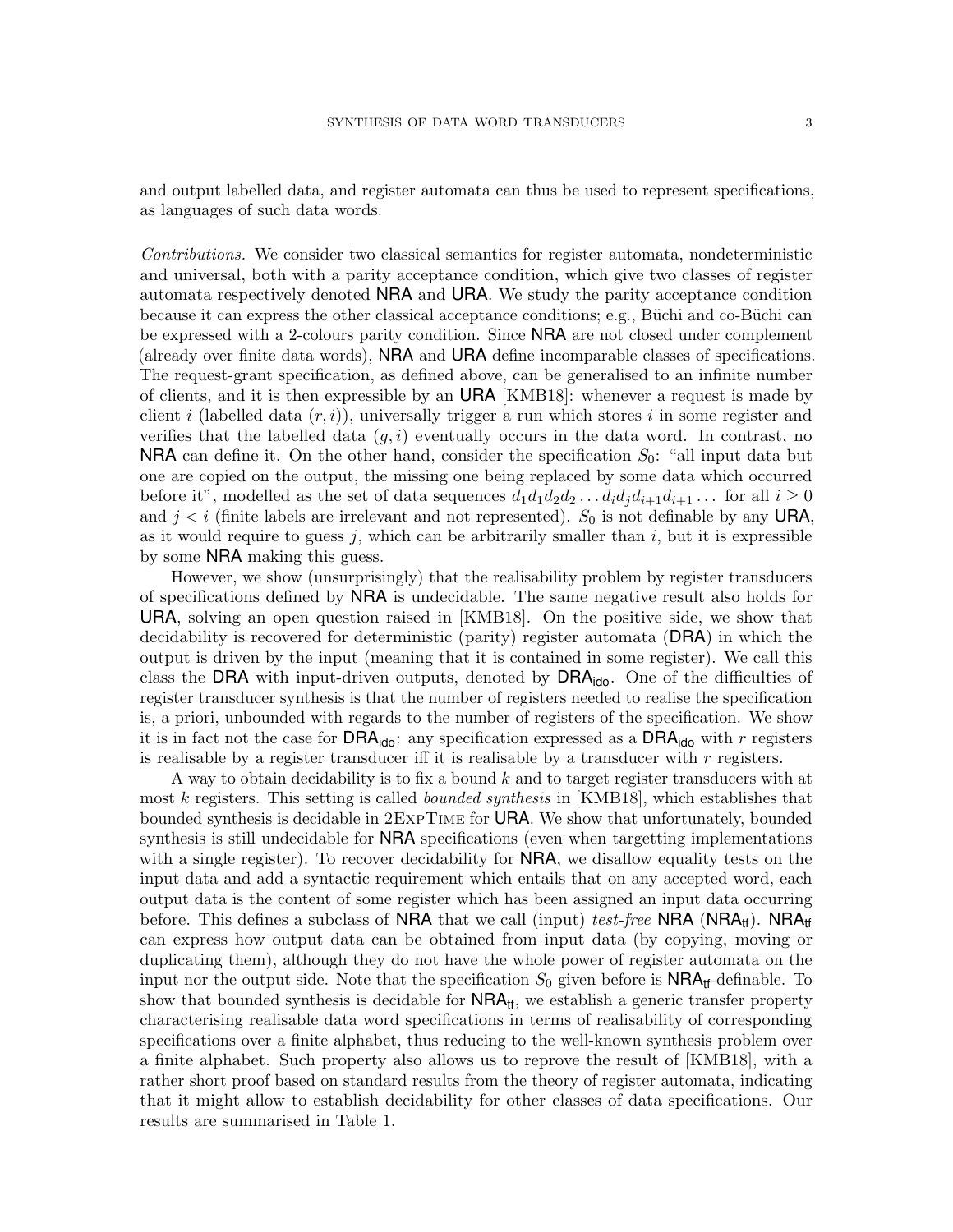<span id="page-3-0"></span>

|            | DRA <sub>ido</sub> | <b>NRA</b>                          | URA                                        | $NRA_{\text{tf}}$ |
|------------|--------------------|-------------------------------------|--------------------------------------------|-------------------|
| Bounded    |                    | $2$ EXPTIME   Undecidable $(k > 1)$ | 2EXPTIME                                   | 2ExpTIME          |
| Synthesis  | (Thm. $4.6$ )      | (Thm. 3.2)                          | ([KMB18] and Thm. 4.6) $\vert$ (Thm. 4.11) |                   |
| General    | EXPTIME-C          | Undecidable                         | Undecidable                                |                   |
| $\rm Case$ | (Thm. 3.7)         | (Thm. 3.1)                          | (Thm. 3.3)                                 | Open              |

Case  $\parallel$  (Thm. 3.7)  $\parallel$  (Thm. 3.1)  $\parallel$  (Thm. 3.3)  $\parallel$  <sup>1</sup><br>TABLE 1. Decidability status of the problems studied. As observed in Corollary [3.8,](#page-15-0) the bounded synthesis for  $DRA_{\text{ido}}$  is in EXPTIME if the target number of registers is larger than or equal to the number of registers of the specification.

Related Work. As already mentioned, bounded synthesis of register transducers is considered in [\[KMB18\]](#page-24-6) where it is shown to be decidable for URA. We reprove this result in a shorter way. Our proof bears some similarities with that of [\[KMB18\]](#page-24-6), but it seems that our formulation benefits more from the use of existing results. The technique is also more generic and we instantiate it to  $NRA_{\text{tf}}$ .  $NRA_{\text{tf}}$  correspond to the one-way, nondeterministic version of the expressive transducer model of [\[DH16\]](#page-24-7), which however does not consider the synthesis problem.

The synthesis problem over infinite alphabets is also considered in [\[ESK14\]](#page-24-8), in which data represent identifiers and specifications (given as particular automata close to register automata) can depend on equality between identifiers. However, the class of implementations is very expressive: it allows for unbounded memory through a queue data structure. The synthesis problem is shown to be undecidable and a sound but incomplete algorithm is given.

Finally, classical reactive synthesis has strong connections with game theory on finite graphs. Some extension of games to infinite graphs whose vertices are valuations of variables in an infinite data domain have been considered in [\[FP18\]](#page-24-9). Such games are shown to be undecidable and a decidable restriction is proposed, which however does not seem to match our context.

## 1. Data Words and Register Automata

For a (possibly infinite) set S, we denote by  $S^{\omega}$  the set of infinite words over this alphabet. For  $1 \leq i \leq j$ , we let  $u[i:j] = u_i u_{i+1} \dots u_j$  and  $u[i] = u[i:i]$  the *i*th letter of u. For  $u, v \in S^{\omega}$ , we define their *interleaving*  $\langle u, v \rangle = u[1]v[1]u[2]v[2] \dots$ 

1.1. Data Words. Let  $\Sigma$  be a finite alphabet and  $\mathcal D$  a countably infinite set, denoting, all over this paper, a set of elements called data. We also distinguish an (arbitrary) data value  $\mathbf{d}_0 \in \mathcal{D}$ . Given a set R, let  $\tau_0^R$  be the constant function defined by  $\tau_0^R(r) = \mathbf{d}_0$  for all  $r \in R$ . A labelled data (or l-data for short) is a pair  $x = (\sigma, d) \in \Sigma \times \mathcal{D}$ , where  $\sigma$  is the label and d the data. We define the projections  $\text{lab}(x) = \sigma$  and  $\text{dt}(x) = d$ . A data word over  $\Sigma$ and D is an infinite sequence of labelled data, i.e. a word  $w \in (\Sigma \times \mathcal{D})^{\omega}$ . We extend the projections lab and dt to data words naturally, i.e.  $\text{lab}(w) \in \Sigma^{\omega}$  and  $\text{dt}(w) \in \mathcal{D}^{\omega}$ . We denote the set of data words over  $\Sigma$  and  $\mathcal D$  by  $DW(\Sigma, \mathcal D)$  (DW when clear from the context). A data word language is a subset  $L \subseteq DW(\Sigma, \mathcal{D})$ . Note that in this paper, data words are infinite, otherwise they are called *finite data words*, and we denote by  $DW_f(\Sigma, \mathcal{D})$  the set of finite data words.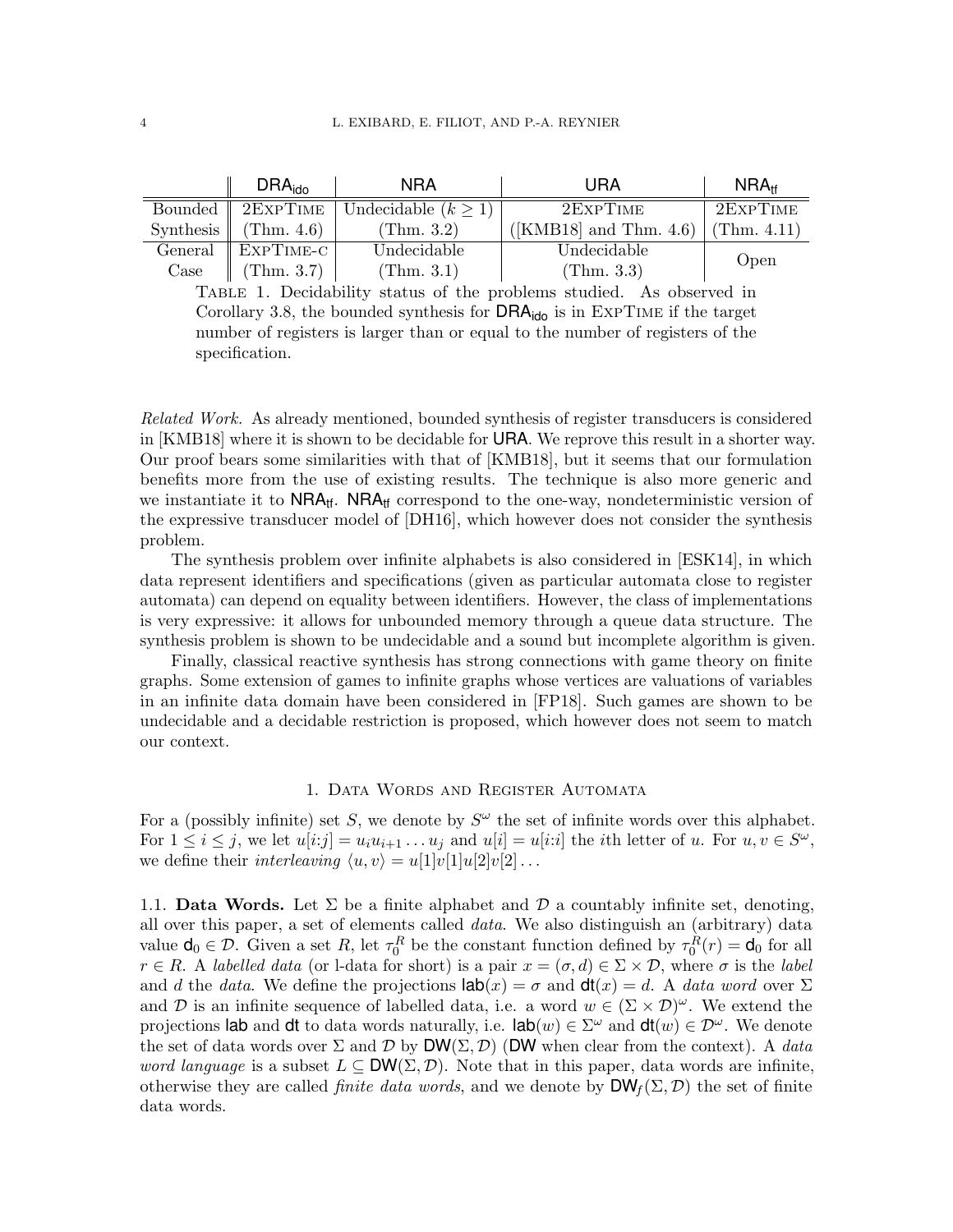1.2. Register Automata. Register automata are automata recognising data word languages. They were first introduced in [\[KF94\]](#page-24-4) as finite-memory automata. Here, we define them in a spirit close to [\[LTV15\]](#page-24-10), but over infinite words, with a parity acceptance condition. The current data can be compared for equality with the register contents via tests. Our tests are symbolic and defined via Boolean formulas of the following form. Given R a set of registers, a test is a formula  $\phi$  satisfying the following syntax:

$$
\phi \ ::= \ \top \mid \bot \mid r^= \mid r^{\neq} \mid \phi \wedge \phi \mid \phi \vee \phi \mid \neg \phi
$$

where  $r \in R$ . Given a valuation  $\tau : R \to \mathcal{D}$ , a test  $\phi$  and a data d, we denote by  $\tau, d \models \phi$ the satisfiability of  $\phi$  by d in valuation  $\tau$ , defined as  $\tau$ ,  $d \models r^{\equiv}$  if  $\tau(r) = d$  and  $\tau$ ,  $d \models r^{\neq}$ if  $\tau(r) \neq d$ . The Boolean combinators behave as usual. We denote by  $\text{Tst}_R$  the set of (symbolic) tests over R.

**Definition 1.1.** A register automaton (RA) is a tuple  $A = (\Sigma, \mathcal{D}, Q, q_0, \delta, R, c)$ , where:

- $\Sigma$  is a finite alphabet of *labels*,  $\mathcal D$  is an infinite alphabet of *data*
- Q is a finite set of states and  $q_0 \in Q$  is the initial state
- R is a finite set of *registers*. We denote  $\text{Asgn}_R = 2^R$ .
- $c: Q \to \{1, \ldots, d\}$ , where  $d \in \mathbb{N}$  is the number of priorities, is the colouring function, used to define the acceptance condition
- $\delta \subseteq Q \times \Sigma \times \textsf{Tst}_R \times \textsf{Asgn}_R \times Q$  is a set of transitions.

A transition  $(q, \sigma, \phi, \text{asgn}, q')$  is also written  $q \xrightarrow{\sigma, \phi, \text{asgn}} q'$ . We may omit A in the latter notation. Intuitively such transition means that on input  $(\sigma, d)$  in state q the automaton:

- (1) checks that  $\phi$  is satisfied by the current register contents and the current data
- (2) assigns d to all the registers in **asgn** (**asgn** might be empty)
- (3) transitions to state  $q'$ .

 $A$  is said to be *deterministic* if the tests are mutually exclusive, i.e., for any two distinct transitions of the form  $q \xrightarrow{\sigma,\phi,\text{asgn}} q'$  and  $q \xrightarrow{\sigma',\phi',\text{asgn'}} q''$ , then either  $\sigma \neq \sigma'$  or  $\phi \wedge \phi'$  is not satisfiable. The automaton A is said to be *complete* if for any given state q, any label  $\sigma$ , any data d and any register valuation  $\tau$ , there exists a transition  $q \xrightarrow{\sigma,\phi,\text{asgn}} q' \in \delta$  such that  $\tau, d \models \phi.$ 

1.3. Configurations and Runs. A configuration is a pair  $(q, \tau) \in Q \times (R \to \mathcal{D})$ . Fix a transition  $t = p \xrightarrow{\sigma, \phi, \text{asgn}} p'$ . We say that  $(q, \tau)$  enables t on reading  $(\sigma', d)$  if  $q = p$ ,  $\sigma' = \sigma$  and  $\tau, d \models \phi$ . Let next( $\tau$ , asgn, d) be the valuation  $\tau'$  defined by  $\tau'(i) = d$  if  $i \in \text{asgn}, \text{ and } \tau'(i) = \tau(i)$  otherwise. We extend this notation to configurations as follows: if  $\gamma = (q, \tau)$  enables t on input  $(\sigma, d)$ , the successor configuration of  $(q, \tau)$  by t on input  $(\sigma, d)$  is next $(\gamma, \text{asgn}, d, t) = (p', \text{next}(\tau, \text{asgn}, d))$ . We also write next $(\gamma, t, \sigma, d)$  to denote the successor of  $(q, \tau)$  by transition t when  $(q, \tau)$  enables t on input  $(\sigma, d)$ . The *initial* configuration is  $(q_0, \tau_0^R)$ . Then, a run over a data word  $(\sigma_1, d_1)(\sigma_2, d_2) \ldots$  is an infinite sequence of transitions  $t_0t_1 \ldots$  such that there exists a sequence of configurations  $\gamma_0 \gamma_1 \cdots$  =  $(q_0, \tau_0)(q_1, \tau_1) \dots$  such that  $\gamma_0$  is initial and for all  $i \geq 0$ ,  $\gamma_{i+1} = \text{next}(\gamma_i, t_i, \sigma_i, d_i)$ . With a run  $\rho$ , we associate its sequence of states **states** $(\rho) = q_0 q_1 \dots$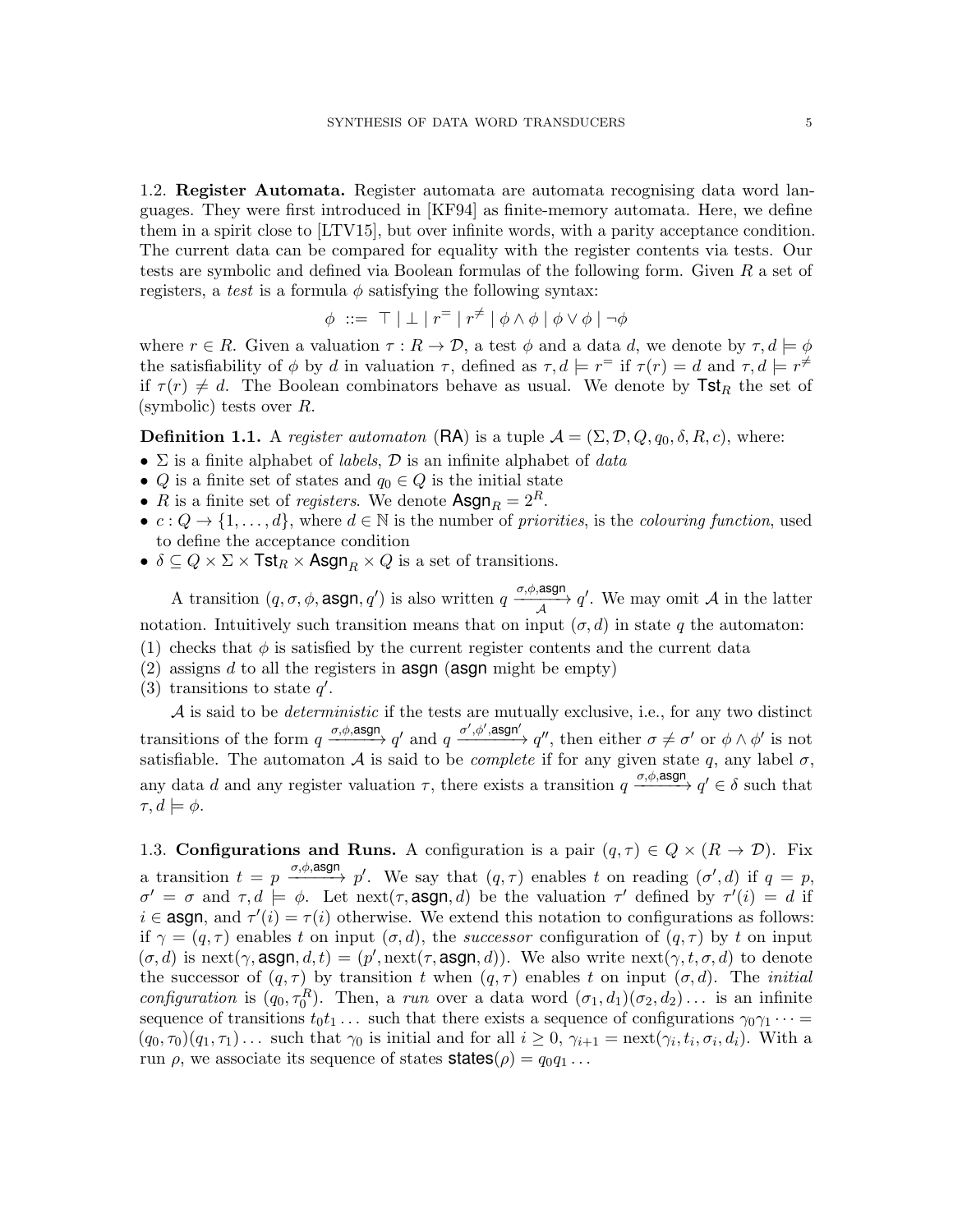1.4. Languages Defined by RA. Given a run  $\rho$ , we denote, by a slight abuse of notation,  $c(\rho) = \max\{j \mid c(q_i) = j \text{ for infinitely many } q_i \in \text{states}(\rho)\}\$  the maximum color that occurs infinitely often in  $\rho$ . Then, in the parity acceptance condition,  $\rho$  is accepting whenever  $c(\rho)$  is even. We consider two dual semantics for **RA**: nondeterministic (N) and universal  $(U)$ . Given a RA A, depending on whether it is considered nondeterministic or universal, it recognises  $L_N(A) = \{w \mid \text{there exists an accepting run } \rho \text{ on } w\}$  or  $L_U(A) =$  $\{w \mid \text{all runs } \rho \text{ on } w \text{ are accepting}\}.$  Note that those semantics are dual: for a **RA** A, by letting  $\overline{A}$  be a copy of A with colouring function  $\overline{c}$ :  $q \mapsto c(q) + 1$ , we have that  $L_U(\overline{A})=L_N(A).$ 

We denote by **NRA** (resp. URA) the class of register automata interpreted with a nondeterministic (resp. universal) parity acceptance condition, and given  $A \in \mathsf{NRA}$  (resp.  $A \in \mathsf{URA}$ , we write  $L(A)$  instead of  $L_N(A)$  (resp.  $L_U(A)$ ). We also denote by DRA the class of deterministic parity register automata.

### 2. Synthesis of Register Transducers

<span id="page-5-1"></span><span id="page-5-0"></span>2.1. Specifications, Implementations and the Realisability Problem. Let  $\Sigma_i$  and  $\Sigma_{\rm o}$  be two finite alphabets of labels, and  $\mathcal D$  a countable set of data. A relational data word is an element of  $w \in [(\Sigma_i \times \mathcal{D}) \cdot (\Sigma_0 \times \mathcal{D})]^{\omega}$ . Such a word is called relational as it defines a pair of data words in  $DW(\Sigma_i, \mathcal{D}) \times DW(\Sigma_o, \mathcal{D})$  through the following projections. If  $w = x_1^1 x_0^1 x_1^2 x_0^2 \dots$ , we let  $\textsf{inp}(w) = x_1^1 x_1^2 \dots$  and  $\textsf{out}(w) = x_0^1 x_0^2 \dots$  We denote by  $\mathsf{RW}(\Sigma_i, \Sigma_o, \mathcal{D})$  (just RW when clear from the context) the set of relational data words. A specification is simply a language  $S \subseteq \text{RW}(\Sigma_i, \Sigma_o, \mathcal{D})$ . An *implementation* is a total function  $I:(\Sigma_{i}\times \mathcal{D})^{*}\to \Sigma_{\omega}\times \mathcal{D}.$  From I, we define another function  $f_{I}:\mathsf{DW}(\Sigma_{i},\mathcal{D})\to \mathsf{DW}(\Sigma_{\omega},\mathcal{D})$ which, with an input data word  $w_i = x_i^1 x_i^2 \cdots \in \Sigma_i \times \mathcal{D}$ , associates the output data word  $f_I(w_i) = x_0^1 x_0^2 \ldots$  such that  $\forall i \geq 1, x_0^i = I(x_1^1 \ldots x_1^{i-1})$ . I also defines a language of relational data words  $L(I) = \{ \langle w_{i}, f_{I}(w_{i}) \rangle \mid w_{i} \in \mathsf{DW}(\Sigma_{i}, \mathcal{D}) \}.$ 

We say that I realises S when  $L(I) \subseteq S$ , and that S is realisable if there exists an implementation realising it. Note that since  $f_I$  is a total function, we have that if S is realisable, then in particular its domain is total, i.e. for all  $w_i \in \text{DW}(\Sigma_i, \mathcal{D})$ , there exists  $w_0 \in \text{DW}(\Sigma_0, \mathcal{D})$  such that  $\langle w_1, w_0 \rangle \in S$ . Therefore, any specification whose domain is not total is not realisable according to this definition. For a discussion on this definition, see Section [5.](#page-21-1)

The realisability problem consists, given a (finite representation of a) specification  $S$ , in checking whether  $S$  is realisable. In general, we parameterise this problem by classes of specifications S and of implementations I, defining the  $(S,\mathcal{I})$ -realisability problem, denoted REAL( $S, \mathcal{I}$ ). Given a specification  $S \in \mathcal{S}$ , it asks whether S is realisable by some implementation  $I \in \mathcal{I}$ . We now introduce the classes S and T we consider.

2.2. Specification Register Automata. In this paper, we consider specifications defined by register automata (hence alternately reading input and output labelled data). We assume that the set of states is partitioned into  $Q_i$  (called input states, reading only labels in  $\Sigma_i$ ) and  $Q_0$  (called output states, reading only labels in  $\Sigma_0$ ), where  $q_0 \in Q_i$ , and such that the transition relation  $\delta$  alternates between these two sets, i.e.  $\delta \subseteq \bigcup_{\alpha=i,0} (Q_\alpha \times \Sigma_\alpha \times \text{Tst}_R \times$ Asgn<sub>R</sub>  $\times Q_{\overline{\alpha}}$ ), where  $\overline{i} = \infty$  (resp.  $\overline{\omega} = i$ ). We denote by DRA (resp. NRA, URA) the class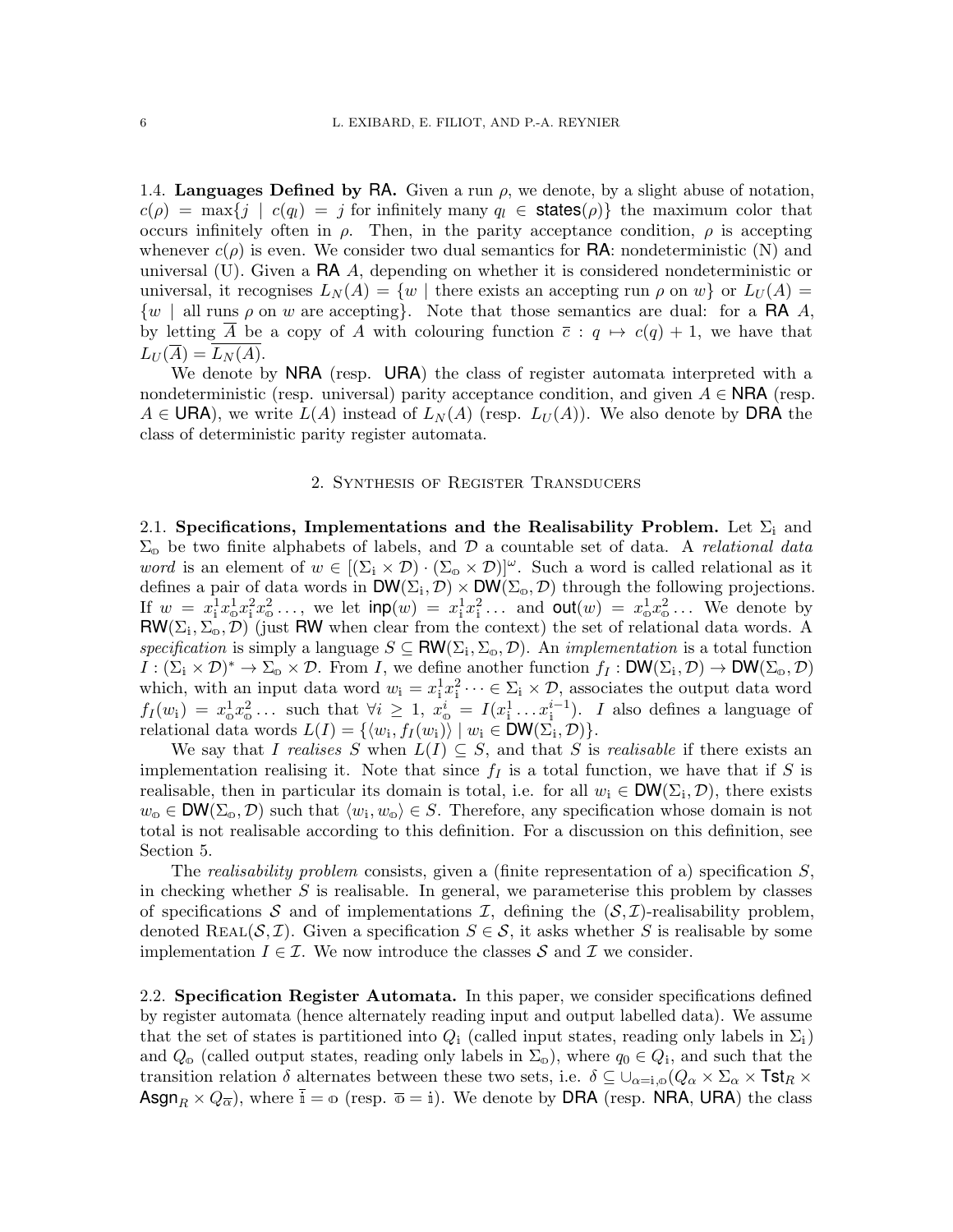of specifications defined by deterministic (resp. nondeterministic, universal) parity register automata.

<span id="page-6-1"></span><span id="page-6-0"></span>Example 2.1. Remember the setting described in the introduction of a server granting requests from an unbounded set of clients C. The input (resp. output) finite alphabets are  $\Sigma_i = \{ \text{req}, \text{idle} \}$  and  $\Sigma_0 = \{ \text{qrt}, \text{idle} \}$ , while the set of data is any countably infinite set  $\mathcal D$ containing C. Without loss of generality,  $C \subseteq \mathbb{N}$  is a set of client ids, so we can take  $\mathcal{D} = \mathbb{N}$ . Then, as stated in the introduction, the specification that for all  $i \in C$ , every request of client  $i$  is eventually granted can be expressed with the **URA** of Figure [1.](#page-6-0)



FIGURE 1. A universal register automaton checking that every request is eventually granted. Input is in red (states are squares), output is in green (states are circles). Finite labels are sans serif. All states have priority 0, except the doubly circled state  $p<sub>o</sub>$ , which has priority 1. This corresponds to a co-Büchi acceptance condition with rejecting state  $p<sub>o</sub>$ . The automaton always loops between  $w_i$  and  $w_o$  (the  $*$  symbol means that the transition is taken, no matter the labelled-data received). Whenever it receives a request as input, it universally spawns a run which stores the corresponding id in its single register r (depicted as  $\downarrow$  r), and transitions to  $p_0$ . Then, it loops between  $p_i$  and  $p_o$  while it does not receive the corresponding grant, with matching id, as output (i.e. either reads idle or receives a grant with wrong id:  $d \neq r$ ). When it receives a grant with the right id  $(d = r)$ , it transitions to  $s_i$ , then the run dies at the next step (which favors acceptance in the universal semantics).

2.3. Register Transducers As Implementations. We consider implementations represented as transducers processing data words. A register transducer is a tuple  $T =$  $(\Sigma_i, \Sigma_o, Q, q_0, \delta, R)$  where Q is a finite set of states with initial state  $q_0, R$  is a finite set of registers, and  $\delta: Q \times \Sigma_i \times \text{Tst}_R \to \text{Asgn}_R \times \Sigma_0 \times R \times Q$  is the transition function (as before,  $\text{Asgn}_R = 2^R$ ), assumed to be complete in the sense that, as for RA, for every state q and label  $\sigma_i$ , for every data d and register valuation  $\tau$ , there exists a transition  $\delta(q, \sigma_i, \phi) = (\text{asgn}, \sigma_{\omega}, r, q')$  such that  $\tau, d \models \phi$ . When processing an I-data  $(\sigma_i, d), T$ compares d with the content of some of its registers, and depending on the result, moves to another state, stores d in some registers, and outputs some label in  $\Sigma_{\text{o}}$  along with the content of some register  $r \in R$ .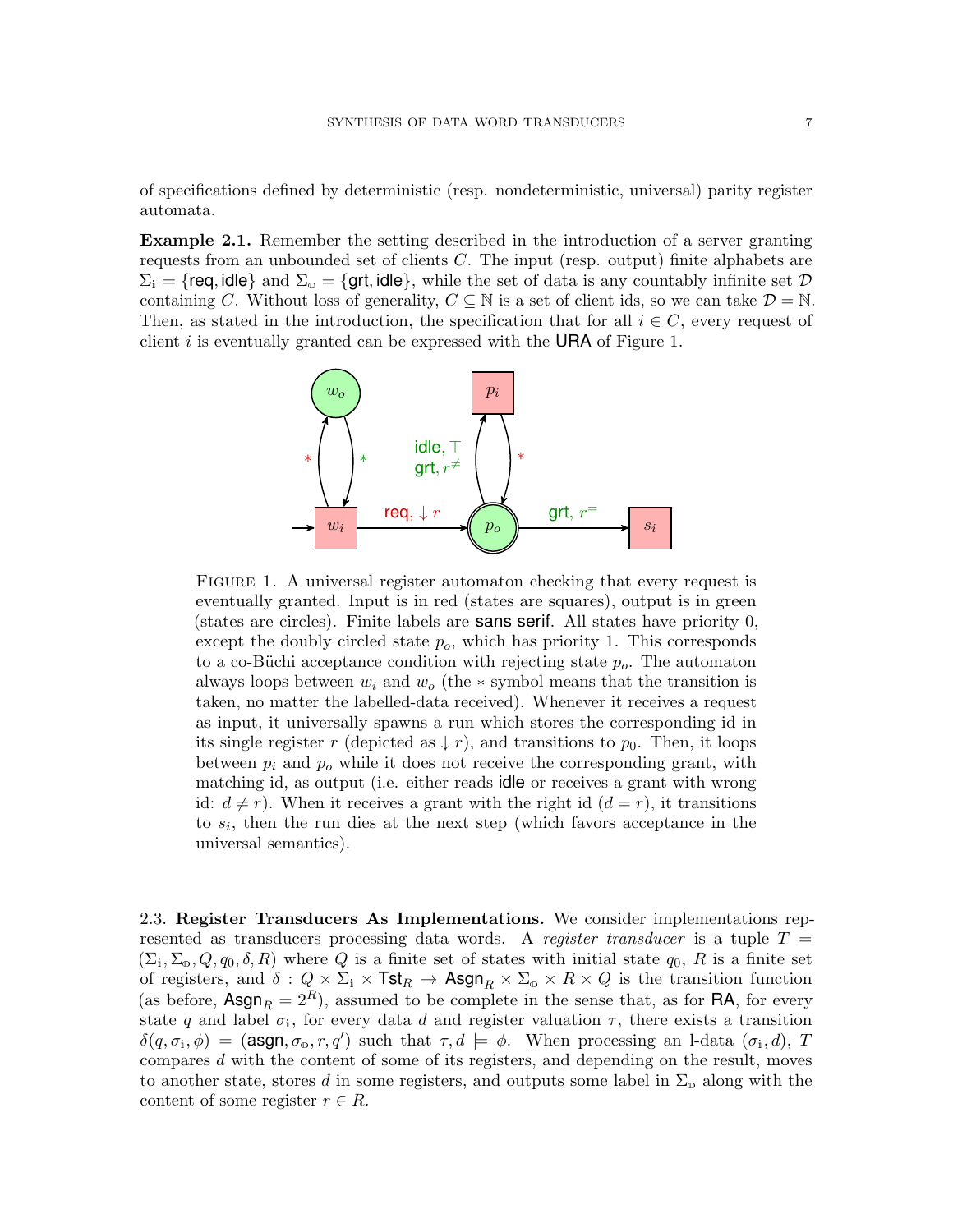Let us formally define the semantics of a register transducer T, as an implementation  $I_T$ . First, for a finite input data word  $w = (\sigma_i^1, d_i^1) \dots (\sigma_i^n, d_i^n)$  in  $(\Sigma_i \times \mathcal{D})^*$ , we denote by  $(q_i, \tau_i)$ the *i*th configuration reached by T on w, where  $(q_0, \tau_0)$  is initial and for all  $0 < i < n$ ,  $(q_i, \tau_i)$ is the unique configuration such that there exists a transition  $\delta(q_{i-1}, \sigma_i^i, \phi) = (\text{asgn}, \sigma_0, r, q_i)$ such that  $\tau_{i-1}, d_i^i \models \phi$  and  $\tau_i = \text{next}(\tau_{i-1}, d_i^i, \text{asgn})$ . We let  $(\sigma_0^i, d_0^i) = (\sigma_0, \tau_i(r))$  and  $I_T(w) = (\sigma_0^n, d_0^n)$ . Then, we denote  $f_T = \overline{f}_{I_T}$  and  $L(T) = L(T_T)$ . Note that if T is interpreted as a DRA with exactly one transition per output state and whose states are all accepting (i.e. have even maximal parity 0), then  $L(I_T)$  is indeed the language of such register automaton. We denote by  $\mathsf{RT}[k]$  the class of implementations defined by register transducers with at most k registers, and by  $\mathsf{RT} = \bigcup_{k \geq 0} \mathsf{RT}[k]$  the class of implementations defined by register transducers.

<span id="page-7-0"></span>Example 2.2. Consider again the specification of Example [2.1.](#page-6-1) Such specification is realisable for instance by the transducer which outputs  $(\text{grt}, i)$  whenever it reads (req, i) and (idle,  $d$ ) (d does not matter) whenever it reads idle, which is depicted in Figure [2.](#page-7-0)



FIGURE 2. A register transducer immediately granting each request. The notations are the same as in Figure [1.](#page-6-0) Additionally, here,  $\uparrow r$  means that the transducer outputs the content of r.

2.4. Synthesis from Data-Free Specifications. If in the latter definitions of the problem, one considers specifications defined by RA with no registers (i.e. Mealy machines), and implementations defined by RT with no registers, then the data in data-words can be ignored and we are back to the classical reactive synthesis setting, for which important results are known:

**Theorem 2.3.** [\[JL69\]](#page-24-1) The realisability problem of (data-free) specifications given as (registerfree) nondeterministic parity automaton by (register-free) transducers is ExpTime-complete.

Proof. The upper bound was first established in [\[JL69\]](#page-24-1) and [\[PR89\]](#page-24-2). Hardness is folklore, but a proof in the particular case of finite words (easily adapted to the  $\omega$ -word setting) can be found in [\[FJLW16,](#page-24-3) Proposition 6].  $\Box$ 

## 3. Unbounded Synthesis

In this section, we consider the unbounded synthesis problem  $REAL(RA, RT)$ . Thus, we do not fix a priori the number of registers of the implementation.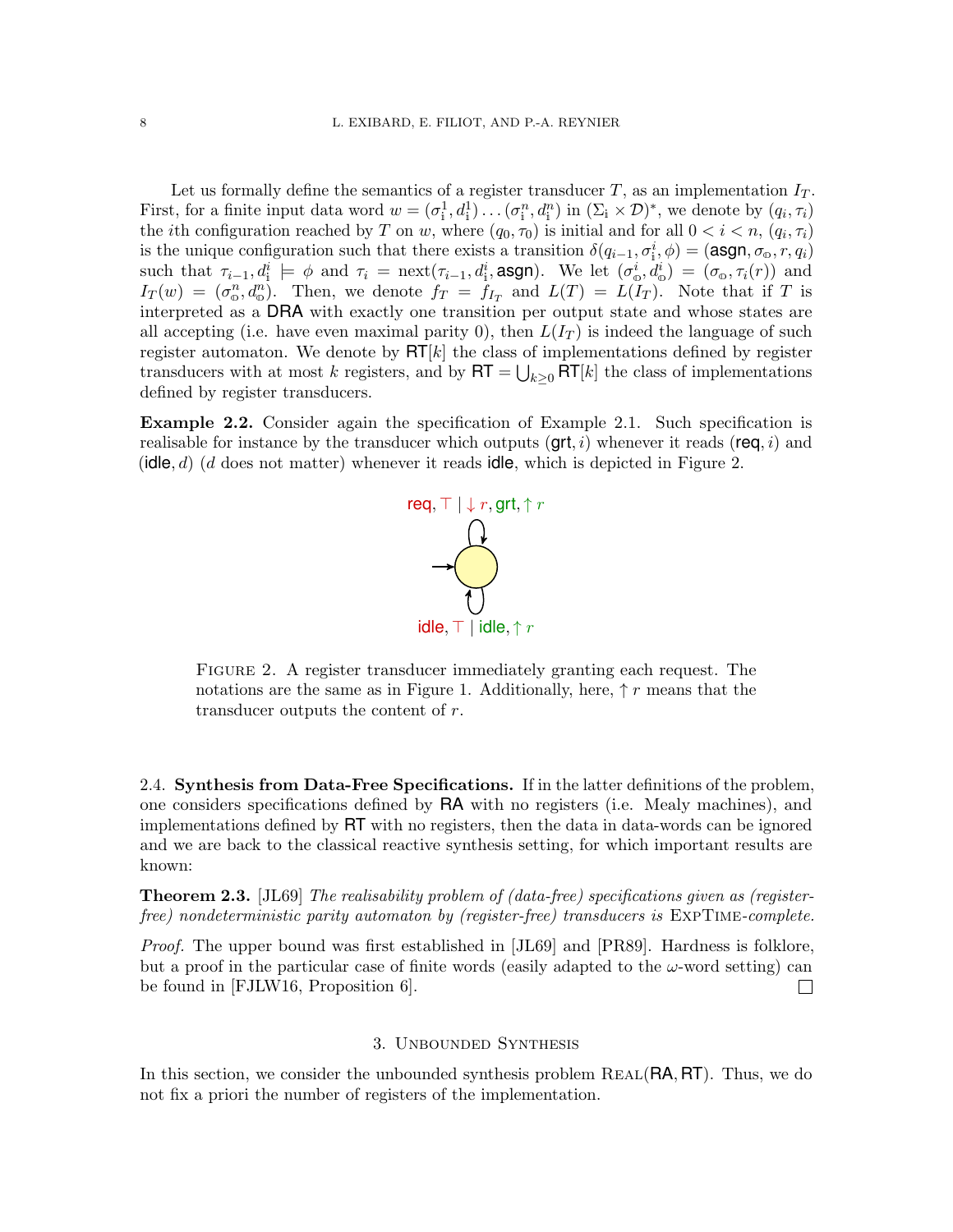3.1. Undecidability Results. Let us first consider the case of NRA and URA, which are, in our setting, the most natural devices to express data word specifications. Unfortunately, the two corresponding problems happen to be undecidable:

### <span id="page-8-1"></span>Theorem 3.1. REAL(NRA, RT) is undecidable.

*Proof.* We reduce the problem from the universality of **NRA** over finite words, which is undecidable [\[NSV04\]](#page-24-11). Let A be a (finite data-word) **NRA**. Let S be a specification which first reads some finite data word w, then a separator  $\#$  (its associated data is arbitrary and not represented), then allows for swapping the first and second l-data on any input read later on, while also allowing to behave like the identity whenever  $w \in L(A)$ . S is also equal to the identity over any word not containing  $#$  so that its domain is total. Formally, let  $S = S_1 \cup S_2 \cup T$ , where:

$$
S_1 = \{ (w \# (\sigma_1, d_1)(\sigma_2, d_2)u, w \# (\sigma_2, d_1)(\sigma_1, d_2)u) \mid d_1, d_2 \in \mathcal{D}, \sigma_1, \sigma_2 \in \Sigma, w \in \text{DW}_f, u \in \text{DW} \}
$$
  
\n
$$
S_2 = \{ (w \# u, w \# u) \mid w \in L(A), u \in \text{DW} \}
$$
  
\n
$$
T = \{ (w, w) \mid w \notin \text{DW}_f \# \text{DW} \}
$$

S is definable by a NRA running over relational data words, because each component is and **NRA** are closed under union. Recognising the interversion of the first two labels  $\sigma_1$  and  $\sigma_2$ after the  $\#$  in  $S_1$  is easily done using nondeterminism, and the behaviour on data is the identity, so  $S_1$  is NRA-definable. Then, emulating the identity over some NRA-definable domain is easy, so  $S_2$  and T are also NRA-definable.

Now, if A is universal, ie  $L(A) = \mathsf{DW}_f$ , then the identity id<sub>DW</sub> over DW realises S, since then id<sub>DW</sub>  $\subseteq$  S and has total domain. Conversely, if  $L(A) \subsetneq \text{DW}_f$ , assume by contradiction that S is realisable by a register transducer I. Let  $w \in \text{DW}_f \setminus L(A)$ . Then, for any  $(\sigma_1, d_1)(\sigma_2, d_2)u \in \mathsf{DW}$ , we must have  $I(w\#(\sigma_1, d_1)(\sigma_2, d_2)u) = w\#(\sigma_2, d_1)(\sigma_1, d_2)u;$ but this implies guessing the second label while having only read the first one, which is not doable by any transducer as long as  $\sigma_1 \neq \sigma_2$ .  $\Box$ 

Actually, we can observe that such undecidability proof extends to  $REAL(NRA, RT[1]),$ and to all REAL(NRA,  $RT[k]$ ) for  $k \geq 1$ . Indeed, A is universal iff S is realisable by the identity over data words, which is implementable using a 1-register transducer:

# <span id="page-8-0"></span>**Theorem 3.2.** For all  $k \geq 1$ , REAL(NRA, RT[k]) is undecidable.

Now, we can show that the unbounded synthesis problem is also undecidable for URA, answering a question left open in [\[KMB18\]](#page-24-6).

# <span id="page-8-2"></span>Theorem 3.3.  $REAL(URA, RT)$  is undecidable.

Proof. We present a reduction to our synthesis problem from the emptiness problem of URA over finite words. The latter is undecidable by a direct reduction from the universality problem of NRA, which is undecidable by [\[NSV04\]](#page-24-11).

First, consider the relation  $S_1 = \{(u \# v, u \# w) \mid u \in \mathsf{DW}_f, v \in \mathsf{DW}, \}$  each data of u appears infinitely often in  $w\}$ .  $S_1$  is recognised by a 1-register URA which, upon reading a data d in u, stores it in its register and checks that it appears infinitely often in  $w$  by visiting a state with maximal parity 2 every time it sees  $d$  (all other states have parity 1). Note that for all  $k \geq 1$ ,  $S_1 \cap \{(u \# v, u \# w) \mid u \in \text{DW}_f, v, w \in \text{DW} \}$  and u has at most k distinct data is realisable by a  $k$ -register transducer: on reading  $u$ , store each distinct data in one register, and after the  $\#$  output them in turn in a round-robin fashion. However,  $S_1$  is not realisable: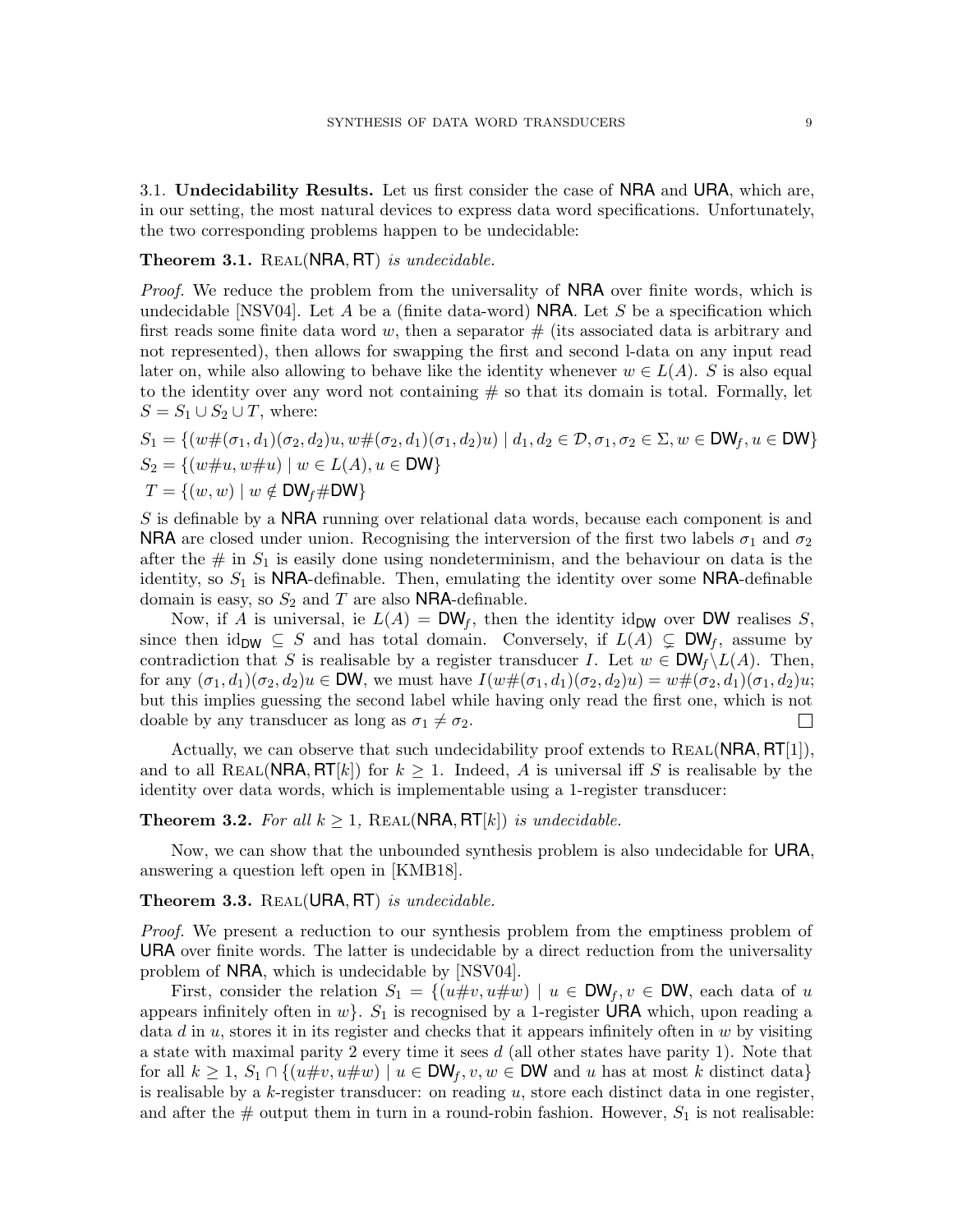on reading the  $\#$  separator, any implementation must have all the data of u in its registers, but the number of such data is not bounded (u can have pairwise distinct data and be of arbitrary length).

Then, let A be a URA over finite data words. Consider the specification  $S = S_1 \cup S_2 \cup T$ , where  $S_2 = \{(u\#v, u\#w\#(a, \mathbf{d}_0)^{\omega}) \mid u \in \mathsf{DW}_f, v \in \mathsf{DW}, w \in L(A)\}\$  and  $T = \{(u, w) \mid u \notin \mathsf{Cov}_f\}$  $DW_f \#DW, w \in DW$ . S has total domain, and is recognisable by a URA. Indeed, URA are closed under union, by the same product construction as for the intersection of NRA [\[KF94\]](#page-24-4), and each part is **URA**-recognisable:  $S_1$  is, as described above,  $S_2$  is by simulating A on the output to check  $w \in L(A)$  then looping over  $(a, d_0)$ , and T simply checks a regular property.

Now, if  $L(A) \neq \emptyset$ , let  $w \in L(A)$  and let  $D_w = \{d_1, \ldots, d_k\}$  be the set of data distinct from  $\mathbf{d}_0$  that occur in w. As a consequence of the closure under automorphisms of register automata [\[KF94,](#page-24-4) Proposition 2]), we have: for any set  $D \subseteq \mathcal{D}$  such that  $|D| \geq k$ , and for any injection  $\pi : D_w \cup \{d_0\} \to D \cup \{d_0\}$  such that  $\pi(d_0) = d_0$ , by extending  $\pi$  to a morphism  $\hat{\pi}$  over data words in the usual way (and behaving as the identity over the finite labels),  $\hat{\pi}(w) \in L(A)$ . Indeed, as register automata can only test for equality, acceptance is determined by the equality relations between the different data of the input, so we can rename them (with the exception of  $d_0$ , which is a distinguished data).

Then, S is realisable by a register transducer I with  $k+2$  registers. While it has not read a  $\#$ , I reads its input u and outputs it along the way, using one register to store the current data and output it immediately. Meanwhile, it also stores the first  $k$  distinct data of u in its registers. Its last register is used to keep  $d_0$  in memory. If there is no # in the input, then  $I(u) = u$ , so  $(u, I(u)) \in T$ . Now, if some # is read, I outputs # (along with an arbitrary data), and there are two cases: if the number of data in u is lower than or equal to k, I realises  $S_1$ , as described above. Otherwise, let  $D_u = \{e_1, \ldots, e_l\}$  be the set of data of u distinct from  $\mathbf{d}_0$ , indexed by order of appearance  $(l \geq k)$ . Then, let  $\pi: D_w \cup \{\mathsf{d}_0\} \to D_u \cup \{\mathsf{d}_0\}$  be such that for all  $1 \leq i \leq k, \pi(d_i) = e_i$  and  $\pi(\mathsf{d}_0) = \mathsf{d}_0$ :  $\pi$  is injective. Now, I can output  $\hat{\pi}(w) \#(a, \mathbf{d}_0)^\omega$  since it stored  $\{e_1, \ldots, e_k\}$  in its registers, hence<br>realising  $S_2$ . Conversely if  $I(A) = \emptyset$ , then  $S$  is not realisable. If it were,  $S \cap \text{DM}_a + \text{DM} = S_a$ . realising  $S_2$ . Conversely, if  $L(A) = \emptyset$ , then S is not realisable. If it were,  $S \cap \text{DW}_f \# \text{DW} = S_1$ would be too, as a regular domain restriction, but we have seen above that this is not the case. Thus, S is realisable iff  $L(A) \neq \emptyset$ .  $\Box$ 

3.2. A Decidable Subclass:  $DRA_{\text{ido}}$ . However, we show that restricting to DRA allows to recover decidability, modulo one additional assumption, namely that the output data of a transition has to be the content of some register. We formally define this class as follows:

**Definition 3.4** (DRA<sub>ido</sub>). Let  $\mathcal{A} = (\Sigma, \mathcal{D}, Q, q_0, \delta, R, c)$  be a DRA. We say that  $\mathcal{A}$  is with *input-driven outputs* if for any output transition  $p \xrightarrow{\sigma,\phi,\text{asgn}} q$ , the test  $\phi$  is of the form  $r^=$ for some  $r \in R$ . We denote by **DRA**<sub>ido</sub> the class of **DRA** with input-driven outputs.

Such assumption rules out pathological, and to our opinion uninteresting and technical cases stemming from the asymmetry between the class of specifications and implementations. E.g., consider the single-register DRA in Fig. [3a](#page-10-0) (finite labels are arbitrary and not depicted). It starts by reading one input data  $d$  and stores it in  $r$ , asks that the corresponding output data is different from the content  $d$  of  $r$ , then accepts any output over any input (transitions  $\top$  are always takeable). It is not realisable because transducers necessarily output the content of some register (hence producing a data which already appeared). On the other hand, having tests of the form  $\phi = r^{\neq}$  for instance does not imply unrealisability, as shown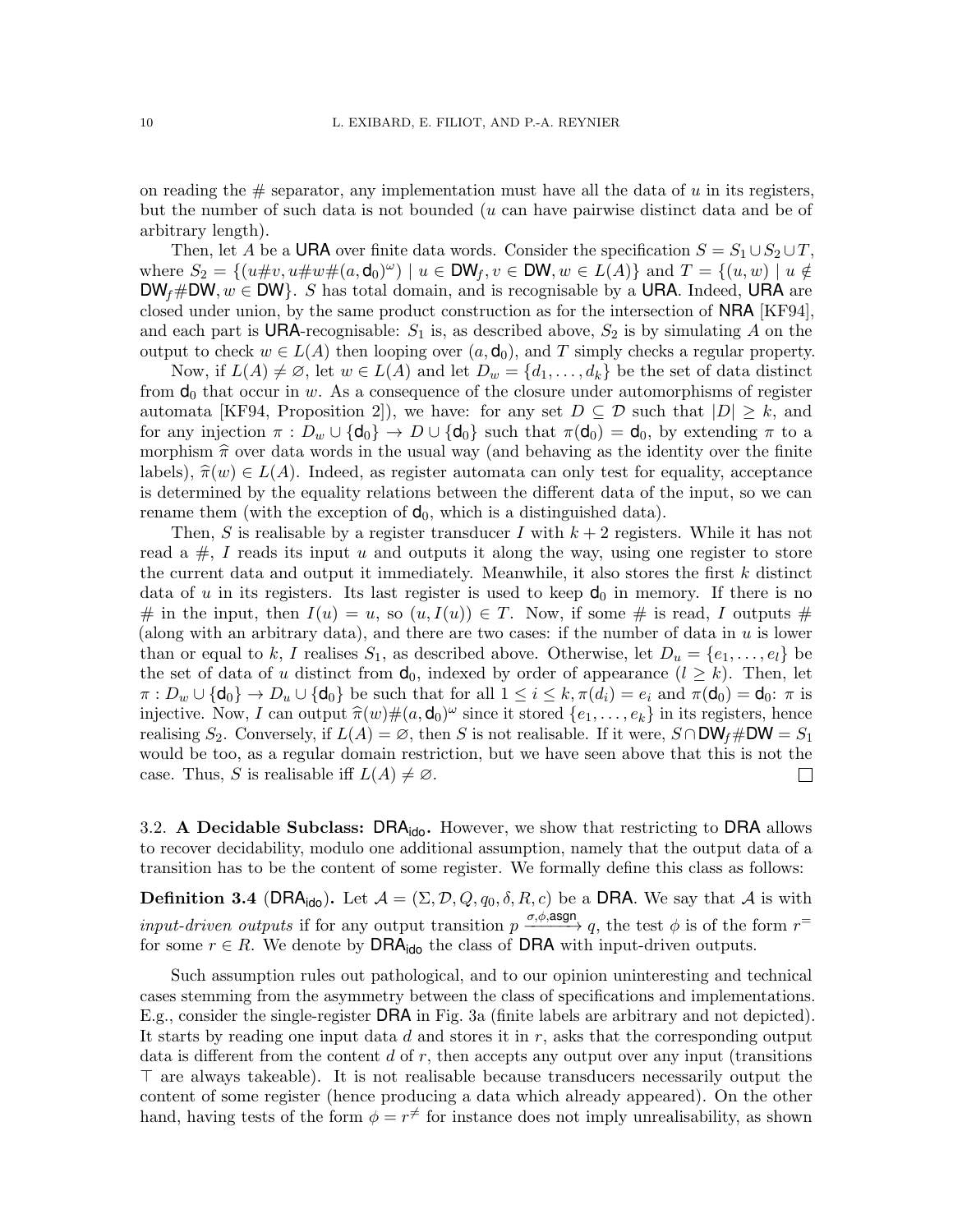by the DRA of Fig. [3b:](#page-10-0) it starts by reading one data  $d_1$ , asks to copy it on the output, then reads another data  $d_2$ , and requires that the output is either distinct from  $d_1$  or equal to it, depending on whether  $d_2 \neq d_1$ . It happens that such specification is realisable by the identity.

<span id="page-10-0"></span>

FIGURE 3. Pathological DRA specifications.

We reduce the realisability of  $DRA_{\text{ido}}$ -specifications to solving a finite parity game. To ease its construction, we first need to confer additional properties to the specification automaton.

A RA A is said to be *locally concretisable* if for all finite sequence of transitions  $\rho = t_1 \dots t_n$ , for all finite data word  $w \in \text{DW}_f$  such that  $\rho$  is a partial run of A on w, we have that for all transitions  $t \in \delta$  which are compatible with  $\rho$  (i.e. such that the source state of t is equal to the end state of  $\rho$ , there exists  $d \in \mathcal{D}$  such that  $\rho t$  is a partial run of A on wd. Note in particular that when  $\rho$  is not a partial run, such condition trivially holds.

We say that a  $\mathsf{RA}$  A is in good form if

- <span id="page-10-4"></span>(1) it is locally concretisable
- <span id="page-10-2"></span>(2) it is complete on its input states
- <span id="page-10-3"></span>(3) its tests  $\phi$  are maximally consistent conjunctions of atoms
- <span id="page-10-5"></span>(4) any transition t whose test is different from  $\bigwedge_{r\in R} r^{\neq}$  does not conduct an assignment  $(\text{asgn} = \varnothing)$

<span id="page-10-6"></span>**Lemma 3.5.** For all RA A, there exists an equivalent RA  $A'$  in good form with exponentially many more states and transitions, and the same number of priorities and registers. Moreover if  $A$  is a DRA<sub>ido</sub>, so is  $A'$ .

*Proof.* Let  $A = (\Sigma, \mathcal{D}, Q, q_0, \delta, R, c)$  be a **RA**. First, we can assume that A is complete on its input states: add two sink states  $s_i$  and  $s_o$  with transitions  $(s_i, \sigma_i, \top, \varnothing, s_o)$  and  $(s_0, \sigma_0, r^{\pm}, \varnothing, s_i)$  for all  $\sigma_i \in \Sigma_i, \sigma_0 \in \Sigma_0, r \in R$ , each with odd priority  $c(s_i) = c(s_0) = 1$ . Then, for all  $q_i \in Q_i$ , and all finite label  $\sigma_i \in \Sigma_i$ , add a transition  $q_i \xrightarrow{\sigma_i, \psi, \varnothing} s_{\varnothing}$  where  $\psi = \neg \bigvee_{q_\texttt{i} \rule{0.3cm}{0.7cm}\mathscr{a}_\texttt{i}, \phi, \mathsf{asgn}} \negthinspace_{q_\texttt{o}}$  $\phi$  is a test which is satisfied by a data if and only if such data satisfies no other possible test. This does not affect determinism nor the recognised language (as each added state has odd priority), and preserves the fact of being ido.

Now, we enrich the states with information on the equalities between registers in the current register valuation. Formally, we define constraints<sup>[1](#page-10-1)</sup> as equivalence relations on R. In the following, we denote by  $\mathsf{ER}(R)$  the set of equivalence relations on R. Given a valuation  $\tau$  of registers in R, we can associate to it an equivalence relation on R in the natural way (two registers  $r, r' \in R$  are equivalent iff  $\tau(r) = \tau(r')$ ). We denote it by  $[\tau]$ . We use the letter C to denote an element of  $\textsf{ER}(R)$ , and we call it a constraint.

<span id="page-10-1"></span><sup>&</sup>lt;sup>1</sup>The notion of *constraint* is pervasive in the study of registers automata, e.g. to recognise the projection over finite labels.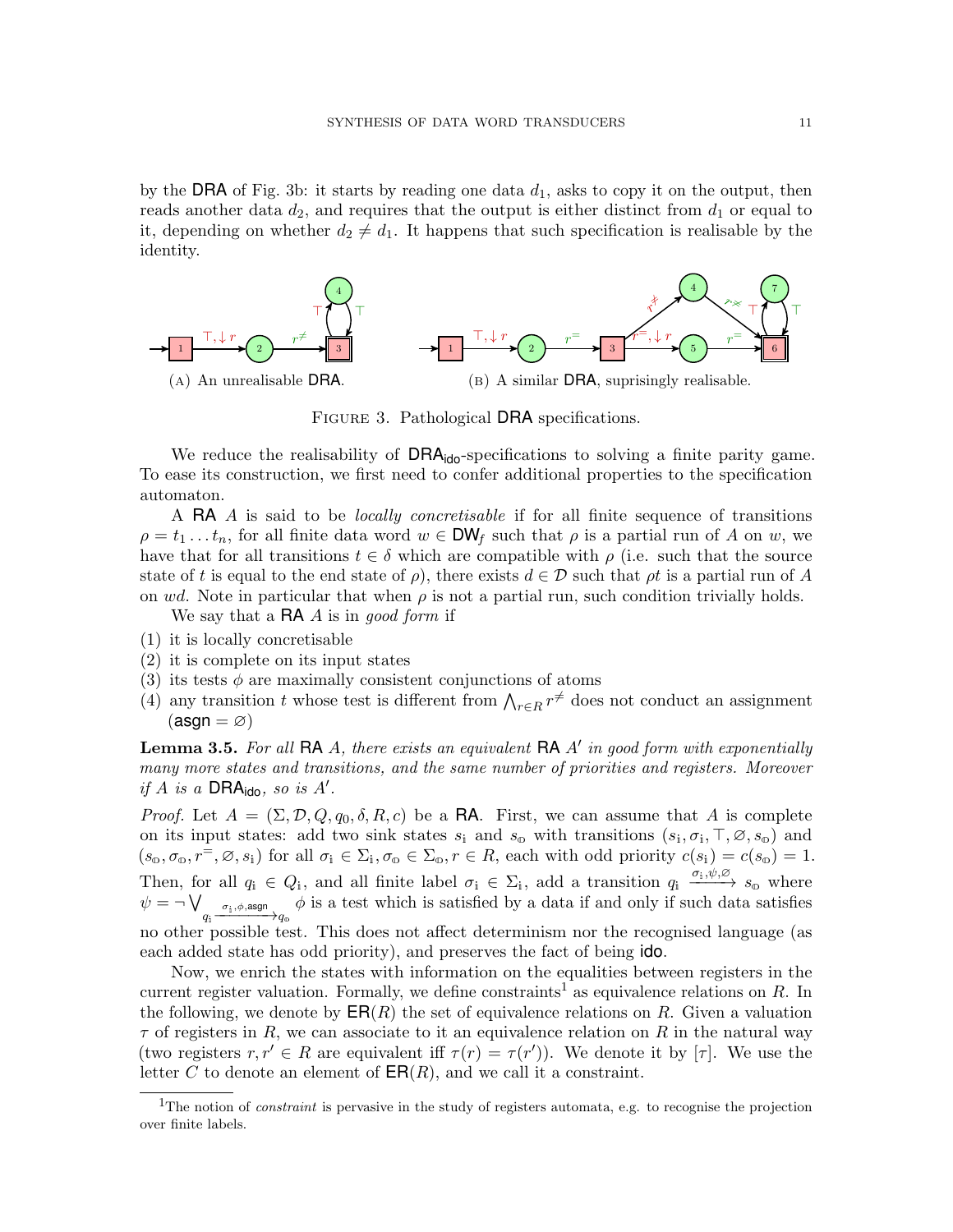We let  $A' = (\Sigma, \mathcal{D}, Q', q'_0, \delta', R, c')$  be defined as follows:

- $Q' = Q \times \mathsf{ER}(R)$
- $q'_0 = (q_0, [\tau_0^R])$
- $c'(q, C) = c(q)$ , for every  $(q, C) \in Q \times \mathsf{ER}(R)$
- $\bullet$   $\delta'$  will be defined in the sequel.

Given a constraint C, and a set  $E \subseteq R$  corresponding to an equivalence class of C, we define a test corresponding to a maximally consistent conjunction of equalities and inequalities:  $\alpha_E = \bigwedge_{r \in E} r^{\pm} \wedge \bigwedge_{r \notin E} r^{\neq}$ . A data value satisfies this test iff it is equal to the (common) value stored in registers of R. We also consider the test  $\alpha_{\emptyset} = \bigwedge_{r \in R} r^{\neq}$  which corresponds to the case of a fresh data value, i.e. a data value distinct from all the values stored in registers.

Consider a transition  $(p, \sigma, \phi, \text{asgn}, q) \in \delta$ . Given a formula  $\alpha_E$  as defined above, one can decide whether the formula  $\alpha_E \Rightarrow \phi$  is valid or not. If this is the case, then we add the following transition to  $\delta'$ :

$$
(p, C) \xrightarrow{\sigma, \alpha_E, \text{asgn}} (q, C')
$$

where  $C'$  is defined as follows: two registers  $r, r'$  are in relation with respect to  $C'$  if and only if one of the following cases holds:

- $\bullet$  they are in relation in C, and not in **asgn**
- they are both in **asgn**
- $r$  belongs to  $E$  and  $r'$  belongs to **asgn**, or vice versa.

First, observe that since A is complete on its input states, so is  $A'$  and property [\(2\)](#page-10-2) holds. Moreover, by definition,  $A'$  satisfies property  $(3)$ .

Now, one can show by induction on the length  $n$  of the partial run that every partial run  $\rho = t_1 \dots t_n$  of A' over some finite data word  $w \in DW_f$  reaching some configuration  $((p, C), \tau)$  satisfies  $C = [\tau]$ . Thus, for every run of A', by denoting  $\{((q_i, C_i), \tau_i)\}_{i \in \mathbb{N}}$  its sequence of configurations, we have  $C_i = [\tau_i]$ .

Additionally, for each run of A, we can build a run of A' in a deterministic manner: let  $\rho =$  $t_1t_2...$  be a run of A over some data word  $w = (\sigma_1, d_1)(\sigma_2, d_2)...$ , where for all  $i \in \mathbb{N}$ ,  $t_{i+1} =$  $q_i \xrightarrow{\sigma_i, \phi_i, \text{asgn}_i} q_{i+1}$  and let  $\{(q_i, \tau_i)\}_{i \in \mathbb{N}}$  be its sequence of configurations. Correspondingly, let  $\rho' = t'_1 t'_2 \dots$ , where for each  $i \in \mathbb{N}$   $t'_{i+1} = (q_i, C_i) \xrightarrow{ \sigma_i, \alpha_{E_i}, \text{asgn}_i } (q_{i+1}, C_{i+1}),$  with  $C_i = [\tau_i]$ and  $E_i = \{r \in R \mid \tau_i(r) = d_i\}.$  Then, again by induction, we can show that  $\rho'$  is a run of A' over w, whose sequence of configurations is  $\{((q_i, C_i), \tau_i)\}_{i \in \mathbb{N}}$ . Moreover,  $\rho'$  is accepting if and only if  $\rho$  is accepting, since  $c'(q_i, C_i) = c(q_i)$ . Reciprocally, every run  $\rho'$  of A' can be projected to a run of  $A$  by removing the  $C_i$ , and this preserves acceptance. Overall,  $L(A) = L(A')$ .

Now, let  $\rho = t_1 \ldots t_n$  be a partial run of A' over some finite data word  $w \in \text{DW}_f$  ending in some configuration  $((q, C), \tau)$ ; recall that  $C = [\tau]$ . Let  $t = q \xrightarrow{\sigma, \alpha_E, \text{asgn}} q'$  be a transition compatible with  $\rho$ , i.e. such that q is the end state of  $\rho$ . If  $E = \emptyset$ , then  $\alpha_E = \bigwedge_{r \in R} r^{\neq}$ , so any  $d \in \mathcal{D}\setminus\tau(R)$  (where  $\tau(R)$  denotes the image of R by  $\tau$ ) is such that  $\tau, d \models \alpha_E$ . If  $E \neq \emptyset$ , then by construction E corresponds to an equivalence class of C, so  $\forall r, r' \in E, \tau(r) = \tau(r')$ and  $\forall r \in E, \forall r' \notin E, \tau(r) \neq \tau(r')$ . Thus, by letting  $d = \tau(r)$  for some  $r \in E$  (its choice does not matter), we have that  $\rho t$  is a partial run of A' over wd. Overall, A' is locally concretisable, i.e. property [\(1\)](#page-10-4) holds.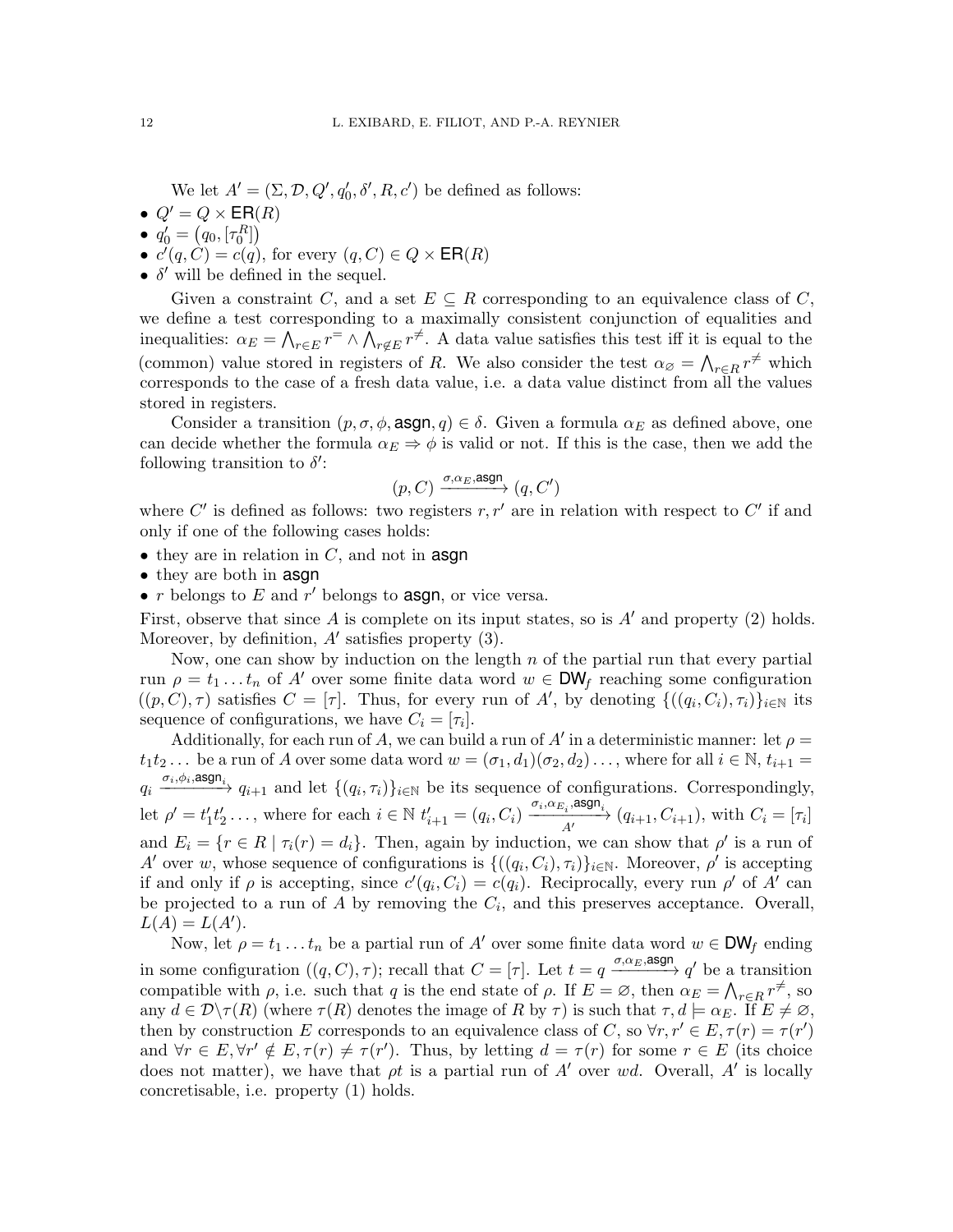The last step concerns property [\(4\)](#page-10-5). Intuitively, the idea is that if the data read corresponds to a data stored in some register, then the assignment can be replaced by keeping in memory a relation between registers. This idea is merely an adaptation of the conversion from register automata  $("M\text{-automata"}]$ , in their terminology) to finite-memory automata [\[KF94\]](#page-24-4). The states can be enriched with the right information to deal with these additional relations.  $\Box$ 

In order to solve the unbounded register synthesis problem, we resort to a synthesis problem for data-free specifications. In that framework, when specifications are described by means of parity automata, synthesis problems can be solved using reductions to parity games. We thus quickly recall the notion of parity game. For a complete presentation, we refer the reader to [\[AG11\]](#page-23-1).

A two-player parity game is given as a finite graph, in which vertices are partitioned among the two players, together with an initial vertex. A colouring function associates with each vertex an integer. It is used to define the winning plays as follows: a play is winning iff the maximum colour appearing infinitely often is even.

In the sequel, we will use the parity game associated with a **DRA** A, which is denoted as  $G_A$ . It is is defined as follows: its set of vertices is exactly that of A. Player Adam owns input vertices, and the associated input transitions, while player Eve owns output vertices/transitions. The colouring function is that of  $A$ , and the initial vertex is the initial state of A.

<span id="page-12-4"></span>**Proposition 3.6.** Let A be a  $DRA_{\text{ido}}$  in good form. Then, the following are equivalent:

- <span id="page-12-1"></span>(i)  $L(A)$  is realisable by a register transducer with as many registers as A
- <span id="page-12-2"></span>(ii)  $L(A)$  is realisable by an implementation<sup>[2](#page-12-0)</sup>  $I : (\Sigma_{i} \times \mathcal{D})^{*} \to \Sigma_{0} \times \mathcal{D}$
- <span id="page-12-3"></span>(iii) Eve wins the parity game  $G_A$  associated with A

*Proof.* We start with a preliminary remark on  $DRA_{\text{ido}}$ . As A is a  $DRA_{\text{ido}}$ , every output transition has a test with at least one equality constraint  $(r^{\pm}$  for some r), and thus, as A is in good form (property (4)), the assignment of output transitions are all empty. Note that  $(i) \Rightarrow (ii)$  $(i) \Rightarrow (ii)$  $(i) \Rightarrow (ii)$  is immediate.

From the parity game  $G_A$  to the realisability of  $L(A)$ : [\(iii\)](#page-12-3)  $\Rightarrow$  [\(i\).](#page-12-1) Assume Eve wins the game  $G_A$ . Parity games admit memoryless strategies, i.e. strategies whose actions only depend on the current state of the game. We can thus consider a memoryless winning strategy for Eve, which we denote by a mapping  $\chi$  from output vertices to output edges of the game, i.e. from output states to output transitions of A.

We now detail how we define from  $\chi$  a register transducer  $T_{\chi}$  with  $R^A$  as set of registers:

- States are those of A
- The initial state is that of A
- Transitions are defined as follows. Consider some input state p and some transition  $t_i$ from p to q. By definition of A, q is an output state, and we let  $t_0 = \chi(q)$  be the transition given by Eve's strategy.

We write  $t_i = (p, \sigma, \phi, \text{asgn}, q)$  and  $t_0 = (q, \sigma', \phi', \text{asgn}', q')$ . Thanks to our initial comment on the form of output transitions of  $DRA_{\text{ido}}$  in good form, there exists a register

<span id="page-12-0"></span> ${}^{2}$ Recall that implementations are defined in [subsection 2.1.](#page-5-0)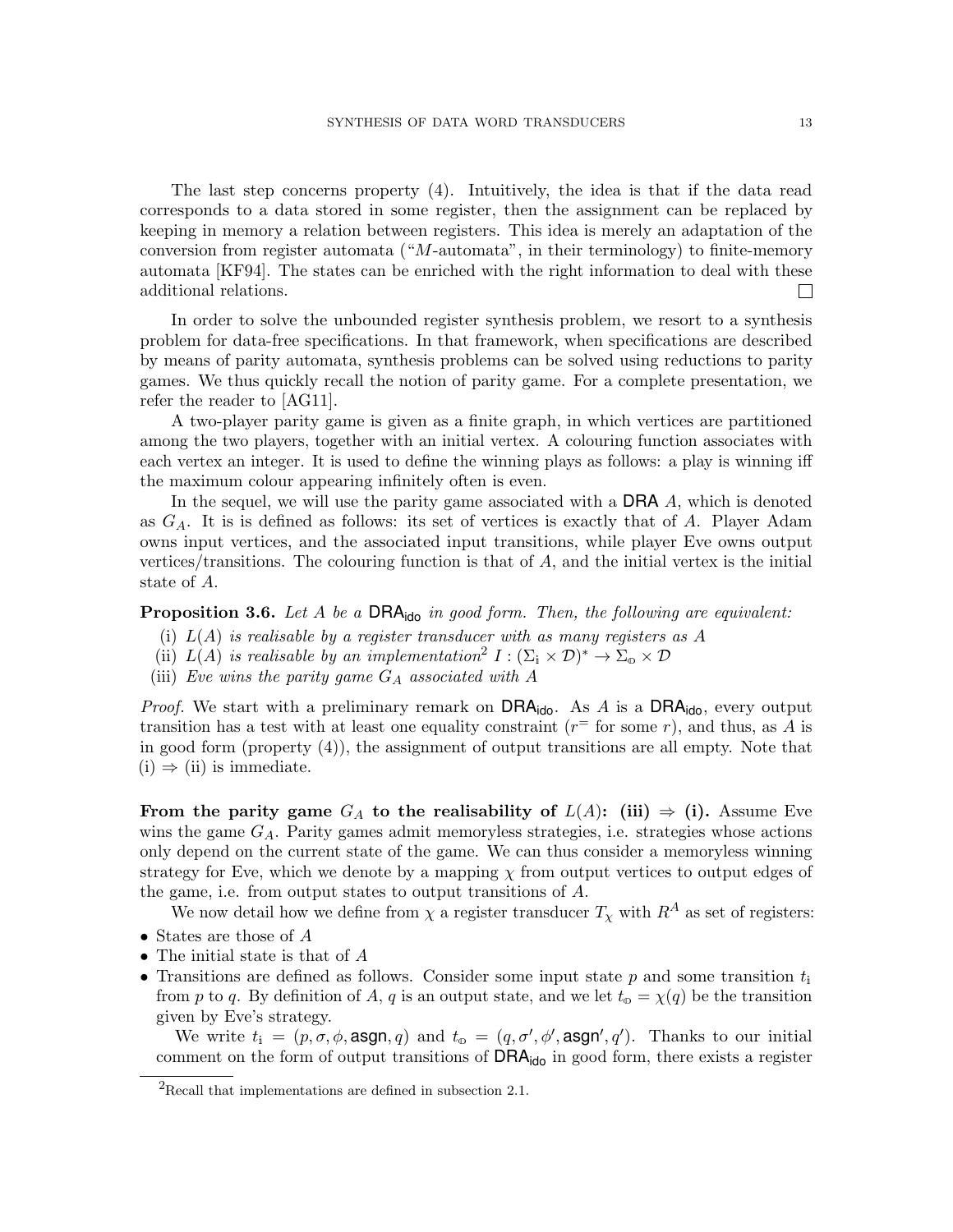r appearing with an equality constraint in the test  $\phi'$  of the transition  $t_0$ , and we have  $\text{asgn'} = \varnothing$ . Then, we add to  $T_{\chi}$  the transition  $p \xrightarrow{\sigma, \phi | \text{asgn}, \sigma', r} q'.$ 

Observe that  $T$  is indeed a register transducer as for each state  $p$ , it only uses transitions outgoing from  $p$  in  $A$ , hence it is deterministic as  $A$  was.

We claim that  $T_\chi$  realises  $L(A)$ . Consider some input data word, and the behaviour of  $T_{\chi}$  on this data word. As A is in good form, it is complete on its input states. This entails that this run is infinite. It corresponds to a play in  $G_A$  compatible with Eve's strategy  $\chi$ . As  $\chi$  is a winning strategy, this implies that the run is accepting, hence corresponds to some accepting run of A, yielding the result.

From the realisability of  $L(A)$  to the parity game  $G_A$ : [\(ii\)](#page-12-2)  $\Rightarrow$  [\(iii\).](#page-12-3) Assume that  $L(A)$  is realisable by an implementation  $I : (\Sigma_i \times \mathcal{D})^* \to \Sigma_{\omega} \times \mathcal{D}$ . We let  $f_I : \mathsf{DW}(\Sigma_i, \mathcal{D}) \to$  $DW(\Sigma_{\phi}, \mathcal{D})$  be the function it implements, and naturally extend it to finite words: for  $w_i \in \text{DW}_f(\Sigma_i, \mathcal{D}), f_I(w_i) = I(w_i[1])I(w_i[1:2])\dots I(w_i[1:|w_i|]).$  Let us build from I a winning strategy  $\chi_I$  in  $G_A$ , with memory  $(\Sigma_i \times \mathcal{D})^* \times (Q_S \times \mathcal{D}^{R_A})$ .

We define  $\chi_I$  by induction, and show that when  $\chi_I$  is in memory state  $(w_i, (q, \tau))$ , the finite sequence of transitions constructed so far is a partial run of A over  $\langle w_i, f_I(w_i) \rangle$  ending in configuration  $(q, \tau)$ . Initially,  $\chi_I$  has memory  $(\varepsilon, (q_0, \tau_0))$ .

Now, assume  $\chi_I$  is in state  $(w_i, (q, \tau))$ , and Adam just played  $(\sigma_i, \phi, \text{asgn})$ . Then, Eve picks some data  $d_i \in \mathcal{D}$  such that  $\tau, d_i \models \phi$ . Such data exists since A is locally concretisable and the finite sequence of transitions constructed so far is the partial run over some data word. Let  $(q'', \tau'')$  be the successor configuration of  $(q, \tau)$  in A on reading  $d_i$ , i.e.  $(q, \tau) \xrightarrow{\sigma_i, d_i} (q'', \tau'')$ , A and let  $w'_i = w_i(\sigma_i, d_i)$ . Now, let  $(\sigma_0, d_0) = I(w'_i)$ . Correspondingly, let  $t_0$  be the transition taken from  $(q'', \tau'')$  on reading  $(\sigma_{\phi}, d_{\phi})$ , i.e. such that  $(q'', \tau'') \xrightarrow{\sigma_{\phi}, d_{\phi}} (q', \tau')$ . Such transition exists: let  $w \in \text{DW}(\Sigma_i, \mathcal{D})$  be some infinite suffix that we append to  $w'_i$ . Since I is an implementation,  $f_I$  is total and we know that  $\langle w'_i w, f_I(w'_i w) \rangle \in L(A)$ , which means that  $\langle w'_i w, f_I(w'_i w) \rangle$  admits an accepting run in A. In particular, its prefix  $\langle w'_i, f_I(w'_i) \rangle$  admits a partial run in A, and its last transition is  $t_0$  (such partial run is unique since A is deterministic).

Then, Eve plays  $t_0$  in  $G_A$  and updates her memory to  $(w'_{i}, (q', \tau'))$ . The invariant indeed holds, as the play constructed so far is a partial run of A over  $\langle w'_{i}, f_{I}(w'_{i})\rangle$  ending in configuration  $(q', \tau')$ .

 $\chi_I$  is indeed a strategy, as it is defined for any possible sequence of actions of Adam. It remains to show that it is winning. Let  $\rho$  be a play consistent with  $\chi_I$ , which is also a run of A by definition of  $G_A$ . We need to show that  $\rho$  is accepting. We define  $w \in (\Sigma_i \times \mathcal{D})^{\omega}$  as  $w[i] = w_i^i[i]$ , where  $w_i^i$  is the input word stored in memory at step i of the play (i.e. such that  $\chi_I$  is in state  $(w_1^i, (q_i, \tau_i))$  for some  $(q_i, \tau_i)$  after receiving i actions of Adam). We then know that for all  $i \in \mathbb{N}$ ,  $\rho: i$  is a partial run of A over  $\langle w[: i], f_I (w[: i]) \rangle$ , so  $\rho$  is a run of A over  $\langle w, f_I (w) \rangle$ . Since I is an implementation, such run is accepting, i.e. satisfies the parity condition, which means that  $\rho$  also satisfies the parity condition; it is thus winning. As a consequence,  $\chi_I$  is a winning strategy in  $G_A$ .  $\Box$ 

<span id="page-13-0"></span>**Theorem 3.7.** REAL(DRA $_{\text{ido}}$ , RT) is EXPTIME-C.

*Proof.* First, we put A in good form thanks to Lemma [3.5,](#page-10-6) resulting in some  $DRA_{\text{ido}}$  B exponentially bigger. Then, by Proposition [3.6,](#page-12-4) it suffices to solve the parity game  $G_B$ . It is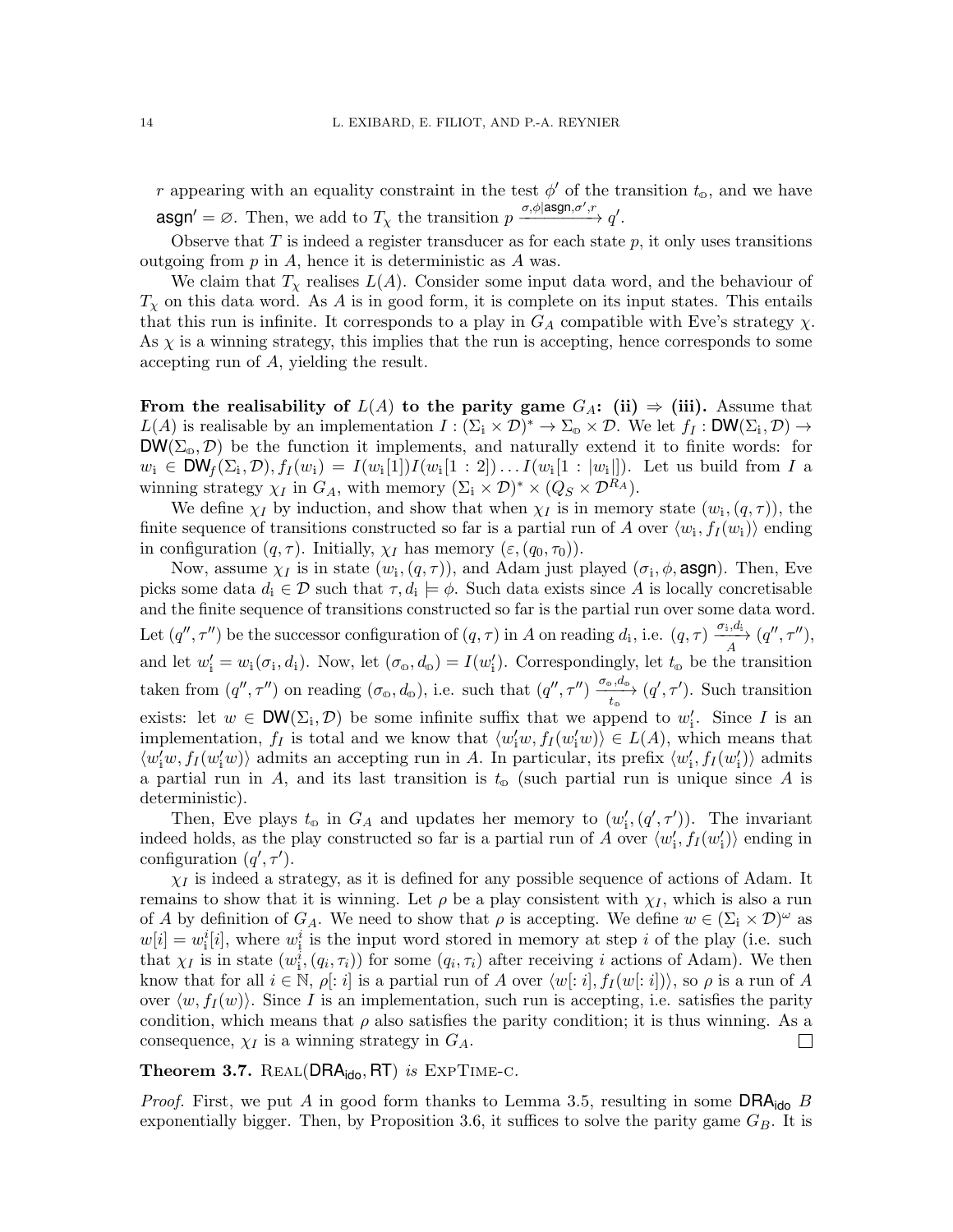well-known to be possible in time  $O(n^d)$  where n is the number of states and d the number of priorities. If  $n_A$  denotes the number of states of A and d its number of priorities, then B has  $n_A \cdot 2^{|R|^2}$  states and the same number of priorities d, hence checking the realisability of A can be done in time  $O(n_A^d \cdot 2^{d \cdot |R|^2})$ , which is exponential with respect to the size of the input.

Hardness. The following proof is an adaptation of the one establishing PSpace-hardness of the nonemptiness problem for DRA presented in [\[DL09,](#page-24-12) Theorem 5.1]. Here, we use the input part to simulate universal transitions, and the output part to simulate nondeterministic ones, hence simulating alternation, which yields an ExpTime lower bound.

Thus, we reduce from the halting problem of alternating Turing machines over a binary alphabet with a linearly bounded tape. An alternating Turing machine is a tuple  $\mathcal{M} = \langle Q, q_i, \delta \rangle$ , where:

- Q is a finite set of *states*, partitioned into *existential*  $(Q_{\exists})$  and *universal*  $(Q_{\forall})$  states:  $Q = Q_{\exists} \oplus Q_{\forall}$ , where  $q_i \in Q_{\forall}$  is the *initial* state
- $\delta: Q \times \{0,1\} \to 2^{Q \times \{0,1\} \times \{-1,1\}}$  is the transition function.

A configuration of M is then a triple  $c = (q, i, w)$ , where  $q \in Q$  is the machine state,  $i \in \{0, \ldots, |\mathcal{M}|-1\}$  is the head position, and  $w \in \{0,1\}^{|\mathcal{M}|}$  is the tape content. It is existential if  $q \in Q_{\exists}$  and universal if  $q \in Q_{\forall}$ . A configuration  $(q', i', w')$  is a successor of  $(q, i, w)$  if there exists  $(p, a, m) \in \delta(q, w[i]), p = q', i' = i + m \in \{0, \ldots, |\mathcal{M}|-1\}$  and w' is such that  $\forall j \neq i$ ,  $w'[j] = w[j]$  and  $w[i] = a$ .  $t = q \xrightarrow{w[i], a, m} p$  is called the *associated* transition. A run of  $M$  is then a tree whose nodes are configurations and whose branches can be finite or infinite, rooted in the initial configuration  $(q_i, 0, 0^{|{\mathcal{M}}|})$ , and whose nodes satisfy the following properties:

- (1) If the node is an existential configuration  $c_{\exists}$ , then it has exactly one child, which is a successor configuration of  $c_{\exists}$ .
- (2) If the node is a universal configuration  $c<sub>\forall</sub>$ , then its children are all its successor configurations.

Note that a branch is finite if and only if it ends in a universal configuration with no successor. The machine  $\mathcal M$  halts if it admits a run which is a finite tree (i.e. whose branches all end in a universal configuration with no successors). The following problem is EXPTIME-hard [\[CKS81\]](#page-24-13): given an alternating Turing machine  $M$ , decide whether  $M$  halts.

Finally, a computation is a finite sequence of successive configurations (i.e. a finite path in a run). Let  $(q_0, i_0, w_0) \dots (q_n, i_n, w_n)$  be a computation of M, and  $t_0 \dots t_{n-1}$  the sequence of associated transitions. We encode such computation by the following data word over the alphabet  $Q \oplus \delta \oplus \{-\}.$ 

$$
(-,d_0)(-,d_1)a_0^0a_1^0 \dots a_{|\mathcal{M}|-1}^0 t_0a_0^1a_1^1 \dots a_{|\mathcal{M}|-1}^1 t_1 \dots t_{n-1}a_0^n a_1^n \dots a_{|\mathcal{M}|-1}^n
$$

where  $d_0 \neq d_1 \in \mathcal{D}$  are two distinct data respectively encoding letters 0 and 1, and we have  $\textsf{lab}(a_l^k) = q_k$  if  $l = i_k$  and  $\textsf{lab}(a_l^k) = -$  otherwise. Then,  $\textsf{dt}(a_l^k) = d_0$  if  $w_k[l] = 0$  and  $\mathsf{dt}(a_l^k) = d_1$  if  $w_k[l] = 1$ .  $\mathsf{dt}(t_k)$  does not matter.

Now, as in [\[DL09\]](#page-24-12), we can construct a DRA  $A_{\mathcal{M}}$  which accepts a data word iff it has a prefix that encodes a computation of  $M$  from the initial state to a state with no successor. Indeed, the transitions are part of the input, so they do not have to be guessed: neither nondeterministic nor universal branching is needed here (they will respectively be simulated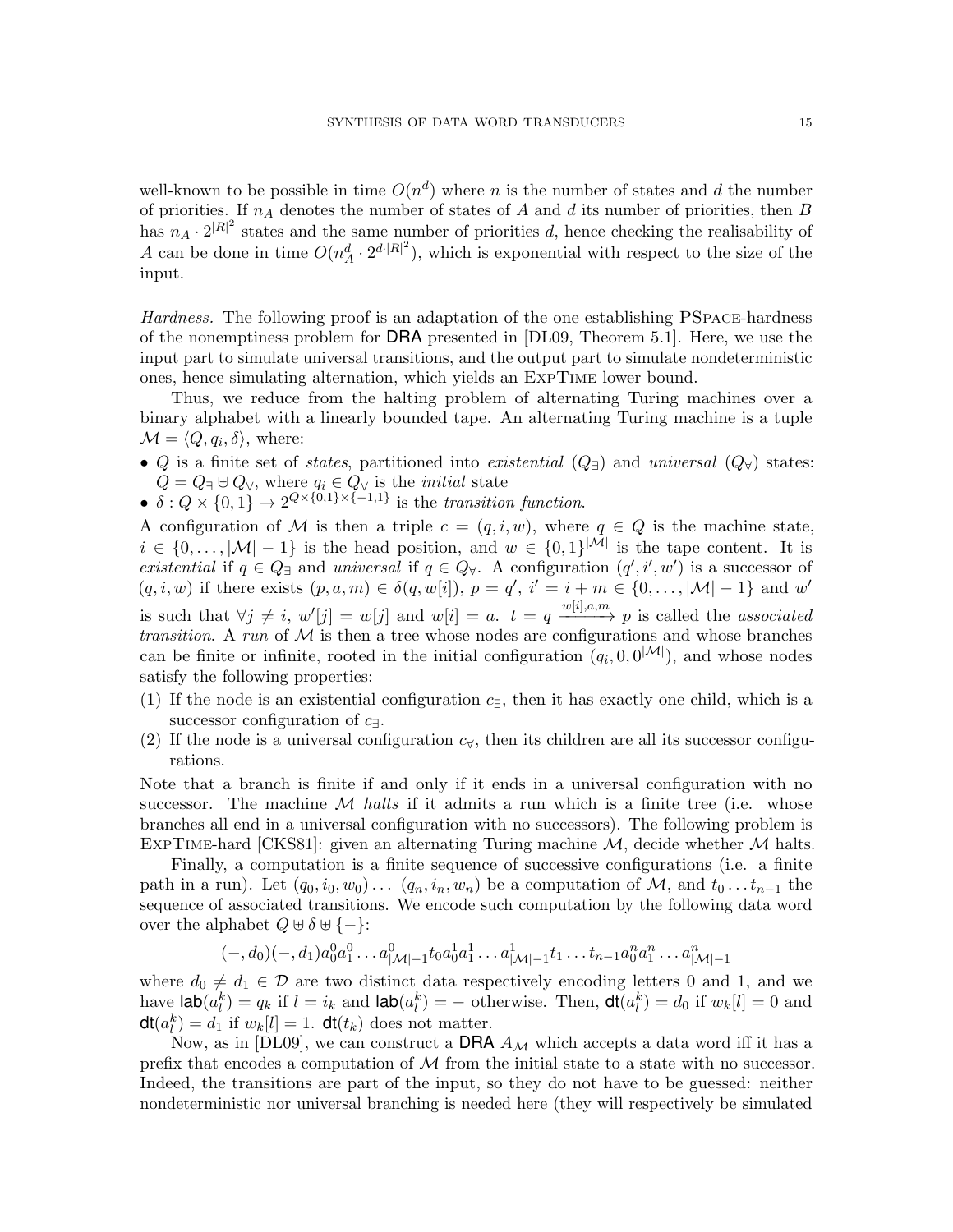by the output and input player). For completeness, we describe the construction:  $A_{\mathcal{M}}$  has memory Q, along with an  $|M|$ -bounded counter l to keep track of the position of the reading head in  $w_k$ , a variable *i* taking its values in  $\{0, \ldots, |\mathcal{M}|-1\}$  used to store the value of  $i_k$  and a variable t taking its values in  $\delta$  to memorise  $t_k$ ; which overall yields a  $O(|\mathcal{M}|^4)$  memory. Its finite alphabet is  $Q \oplus \delta \oplus \{-\}$ , and it has  $|\mathcal{M}| + 2$  registers:  $r_0$  and  $r_1$  respectively store  $d_0$  and  $d_1$ , and, for all  $0 \leq l < |\mathcal{M}|$ ,  $r'_l$  successively stores the different values of  $w_k[l]$  for  $0 \leq k \leq n$ . Then, a run of  $A_{\mathcal{M}}$  is as follows: initially,  $A_{\mathcal{M}}$  stores  $d_0$  and  $d_1$ , while checking that they are distinct. Then, it checks that  $w_0 = 0^{|\mathcal{M}|}$ . To check successorship, while maintaining the invariant that at any step k,  $r'_l$  contains  $w_k[l]$ , the automaton, when reading  $t_k = q \xrightarrow{c,a,m} p$ , checks that  $q = q_k$  (it was stored as the target of  $t_{k-1}$ ),  $c = w_k[i_k]$  (i.e. that  $r'_{i_k}$  contains  $d_c$ ), and updates the value of  $i_k$  to  $i_{k+1} = i_k + m_k$ , while checking that  $i_k \in \{0, ..., |\mathcal{M}|-1\}$ . Then, with the help of its registers and its counter l, it checks that  $w_{k+1}[l] = w_k[l]$  for all  $l \neq i_{k+1}$ , and that  $w_{k+1}[i_{k+1}] = d_a$ .

From such automaton, by adding #s to enforce the alternation between input and output, we can build a specification automaton such that the input player provides the encoding of the successive configurations, and resolves the universal branching, and the output player has to resolve nondeterminism (i.e. chooses which nondeterministic transition to take). Then, if the input player can force the computation to go on ad infinitum, he wins, otherwise (if either the provided encoding is not correct, or if the computation is finite), the output player wins. Formally:

$$
S = \{(-,d_0) \#(-,d_1) \# \langle c_0, \#^{|\mathcal{M}|} \rangle t_0 \# \langle c_1, \#^{|\mathcal{M}|} \rangle \# t_1 \langle c_2, \#^{|\mathcal{M}|} \rangle t_2 \# \dots \langle c_n, \#^{|\mathcal{M}|} \rangle \#^{\omega} \mid
$$

 $d_0 \neq d_1$  and  $c_0t_0c_1t_1c_2t_2 \ldots t_{n-1}c_n$  is the encoding of a computation of  $\mathcal{M}\}\$ 

 $\cup \{ \langle w, w' \rangle \mid$  there exists a prefix of w which is not the encoding of a computation of M}  $\cup \{ \langle (-, d_0) \# (-, d_1) w, w' \rangle \mid d_0 = d_1 \}$ 

The data corresponding to the  $\#$  and  $t_i$  do not matter, and are not depicted. Note that the even (i.e. universal) transitions are picked by the input player, while the odd (i.e. nondeterministic) transitions are picked by the output player.

Now, if  $M$  halts,  $A$  admits an implementation, which behaves as follows: it first checks that the  $d_0$  and  $d_1$  given as input are indeed distinct. Then, it checks on-the-fly that the given input is indeed an encoding of the initial configuration, while outputting  $\#s$ . It then checks that  $c_1$  is indeed a successor of  $c_0$  following  $t_0$ , again while outputting #s. Then, if it receives a  $\#$  as input, it picks some  $t_1$  which is a witness that  $c_0$  is indeed accepting, and so on. If, at some point, the given input is not a valid encoding, then it behaves arbitrarily (e.g. by outputting only  $\#s$ ).

Conversely, if  $M$  does not halt, then, by choosing an input whose universal transitions are witnesses that  $c_0$  is not accepting, then either the implementation provides some nonadmissible output at some point, or the computation goes ad infinitum, which breaks the specification.

For readers familiar with game-theoretic formulations, winning strategies in the synthesis game of  $A_{\mathcal{M}}$  are in one-to-one correspondence with halting runs of  $\mathcal{M}$ .  $\Box$ 

As a consequence of the fact that if a  $\text{DRA}_{\text{ido}}$  is realisable, then it is so by a register transducer with the same number of registers, we obtain the following corollary:

<span id="page-15-0"></span>Corollary 3.8. Let  $k \geq r$  be two integers. We denote by DRA<sub>ido</sub> $[r]$  the class of DRA<sub>ido</sub> with r registers. REAL(DRA<sub>ido</sub>[r], RT[k]) is in EXPTIME.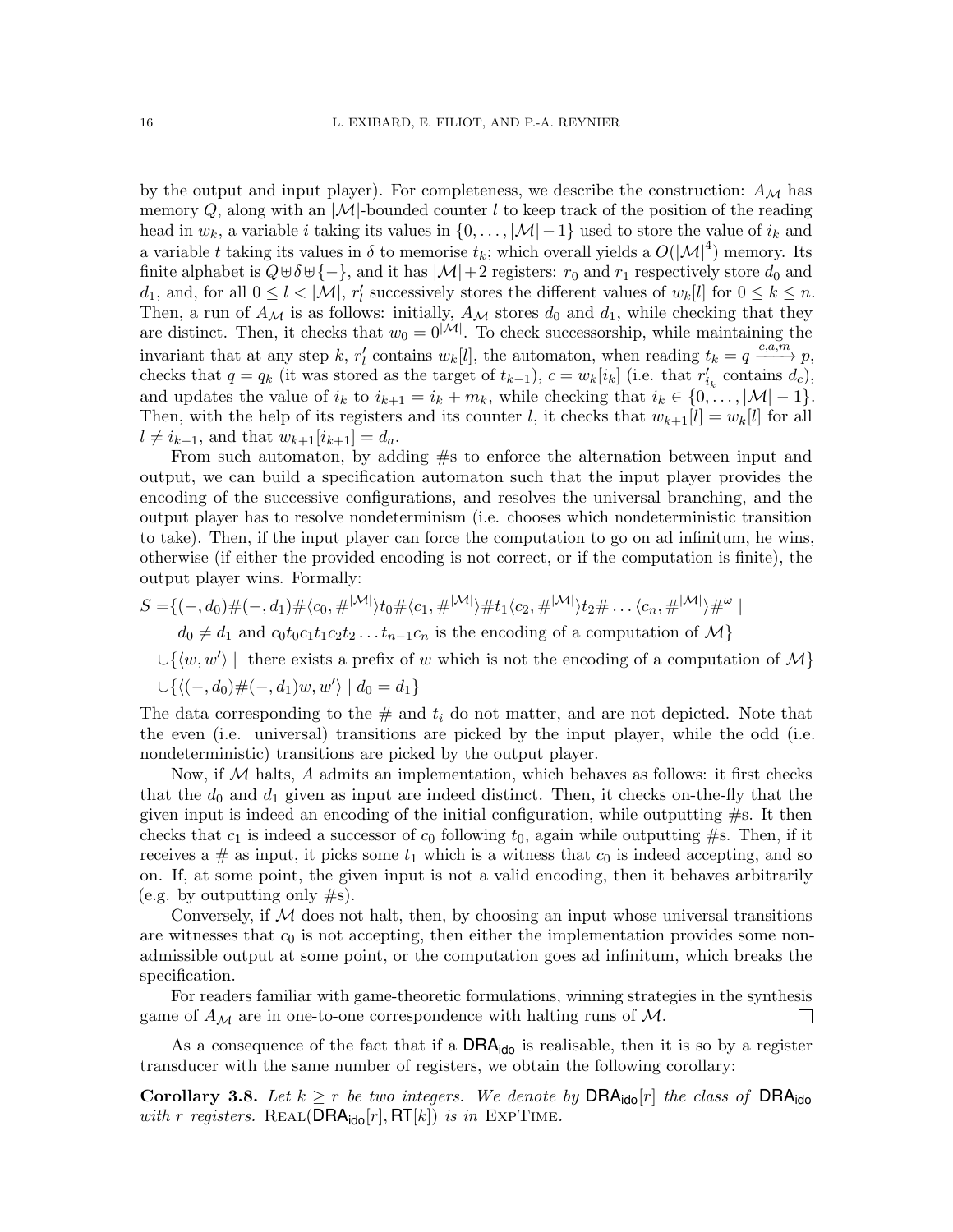### 4. Bounded Synthesis: A Generic Approach

In this section, we study the setting where target implementations are register transducers in the class  $\mathsf{RT}[k]$ , for some  $k \geq 0$  that we now fix for the whole section. For the complexity analysis, we assume  $k$  is given as input, in unary. Indeed, describing a  $k$ -register automaton in general requires  $O(k)$  bits, and not  $O(\log k)$  bits. We prove the decidable cases of the first line of Table [1](#page-3-0) (page [4\)](#page-3-0), by reducing the problems to realisability problems for data-free specifications.

4.1. **Abstract Actions.** We let  $R_k = \{1, ..., k\}$  be a set of k registers. Our aim is to reduce the problem to a finite alphabet problem. First, since the set of test formulas over  $R_k$  is infinite and there are doubly exponentially many non-equivalent formulas over  $R_k$ , we rather synthesise transducers whose tests are maximally consistent conjunctions of atoms of the form  $r^=$  or  $r^{\neq}$ . Such conjunctions can be identified as subsets of  $R_k$  in a natural way, e.g. for  $k = 3$ , the test  $r_1 = \wedge r_2 \neq \wedge r_3$  is identified with the set  $\{1,3\}$ . We call them explicit tests and denote them by the capital letter E. An explicit test  $E \subseteq R_k$  is converted into the (implicit) test  $\phi_E = \bigwedge_{r \in E} r^{\pm} \wedge \bigwedge_{r \notin E} r^{\neq}$ . Explicit tests are for instance used in [\[Seg06\]](#page-24-5).

We let  $\textsf{Tst}_k = \textsf{Asgn}_k = 2^{R_k}$ . The finite input actions are  $A^k_i = \Sigma_i \times \textsf{Tst}_k$  which corresponds to picking a label and a test over the k registers, and the output actions are  $A_{\circ}^{k} = \Sigma_{\circ} \times \text{Asgn}_{k} \times R_{k}$ , corresponding to picking some output symbol, some assignment and some register whose content is to be output.

An alternating sequence of actions  $\overline{a} = (\sigma_i^1, E_1)(\sigma_0^1, \text{asgn}_1, r_1) \cdots \in (A_i^k A_{\omega}^k)^{\omega}$  abstracts a set of relational data words of the form  $w = (\sigma_i^1, d_i^1)(\sigma_0^1, d_0^1) \cdots \in \text{RW}(\Sigma_i, \Sigma_o, \mathcal{D})$  via a compatibility relation that we now define. We say that w is *compatible* with  $\bar{a}$  if there exists a sequence of register configurations  $\tau_0\tau_1\cdots\in (R_k\to\mathcal{D})^\omega$  such that  $\tau_0=\tau_0^{R_k}$  and for all  $i \geq 1$ ,  $\tau_i, d_i^i \models E_i, d_o^i = \tau_i(r_i)$  and  $\tau_{i+1} = \text{next}(\tau_i, d_i^i, \text{asgn}_i)$ . In other words, w is compatible with  $\bar{a}$  if there exists some k-register transducer and a run  $\rho = t_0 t_1 \dots$  such that for all i,  $t_i$ is of the form  $t_i = q_i \xrightarrow{\sigma_i^i, E_i | \sigma_v^i, \text{asgn}_i, r_i} q_{i+1}$  for some  $q_i, q_{i+1} \in Q_T$ . Note that this sequence is unique if it exists. We denote by  $\text{Comp}(\overline{a})$  the set of relational data words compatible with  $\overline{a}$ . Given a specification S, we let  $W_{S,k} = {\overline{a} \mid \text{Comp}(\overline{a}) \subseteq S}$ . The set  $W_{S,k}$  is then a specification over the finite input and output alphabets  $A_{\text{i}}^k$  and  $A_{\text{o}}^k$ .

<span id="page-16-0"></span>**Theorem 4.1** (Transfer). Let S be a data word specification. The following are equivalent: (1) S is realisable by a transducer with  $k$  registers.

(2) The (data-free) word specification  $W_{S,k}$  is realisable by a (register-free) finite transducer.

*Proof.* Let T be a transducer with  $k$  registers realising  $S$ . The tests of T are implicit tests, so in a first step we explicit them, possibly by adding new transitions to  $T$ . Formally, a transition  $q \xrightarrow[T]{\sigma_i, \phi | \sigma_o, \text{asgn}, r} q'$  is replaced by all the transitions  $q \xrightarrow[T]{\sigma_i, E | \sigma_o, \text{asgn}, r} q'$  for all  $E \subseteq R_k$ such that  $\phi_E \Rightarrow \phi$  is true. The resulting transducer can be seen as a finite transducer T' over input alphabet  $A_{\mathbf{i}}^k$  and output alphabet  $A_{\mathbf{0}}^k$ . Moreover, since the transition function of T is complete, it is also the case of  $T'$  (this is required by the definition of transducer defining implementations).

Let us show that  $W_{S,k}$  is realisable by T', i.e.  $L(T') \subseteq W_{S,k}$ . Take a sequence  $\overline{a} = a_1 e_1 a_2 e_2 \cdots \in L(T')$ . We show that  $\textsf{Comp}(\overline{a}) \subseteq S$ . Let  $w \in \textsf{Comp}(\overline{a})$ . Then, there exists a run  $q_0q_1q_2 \ldots$  of T' on  $\overline{a}$  since  $\overline{a} \in L(T')$ . By definition of compatibility for w, there exists a sequence of register configurations  $\tau_0\tau_1\cdots\in (R_k\to \mathcal{D})^\omega$  satisfying the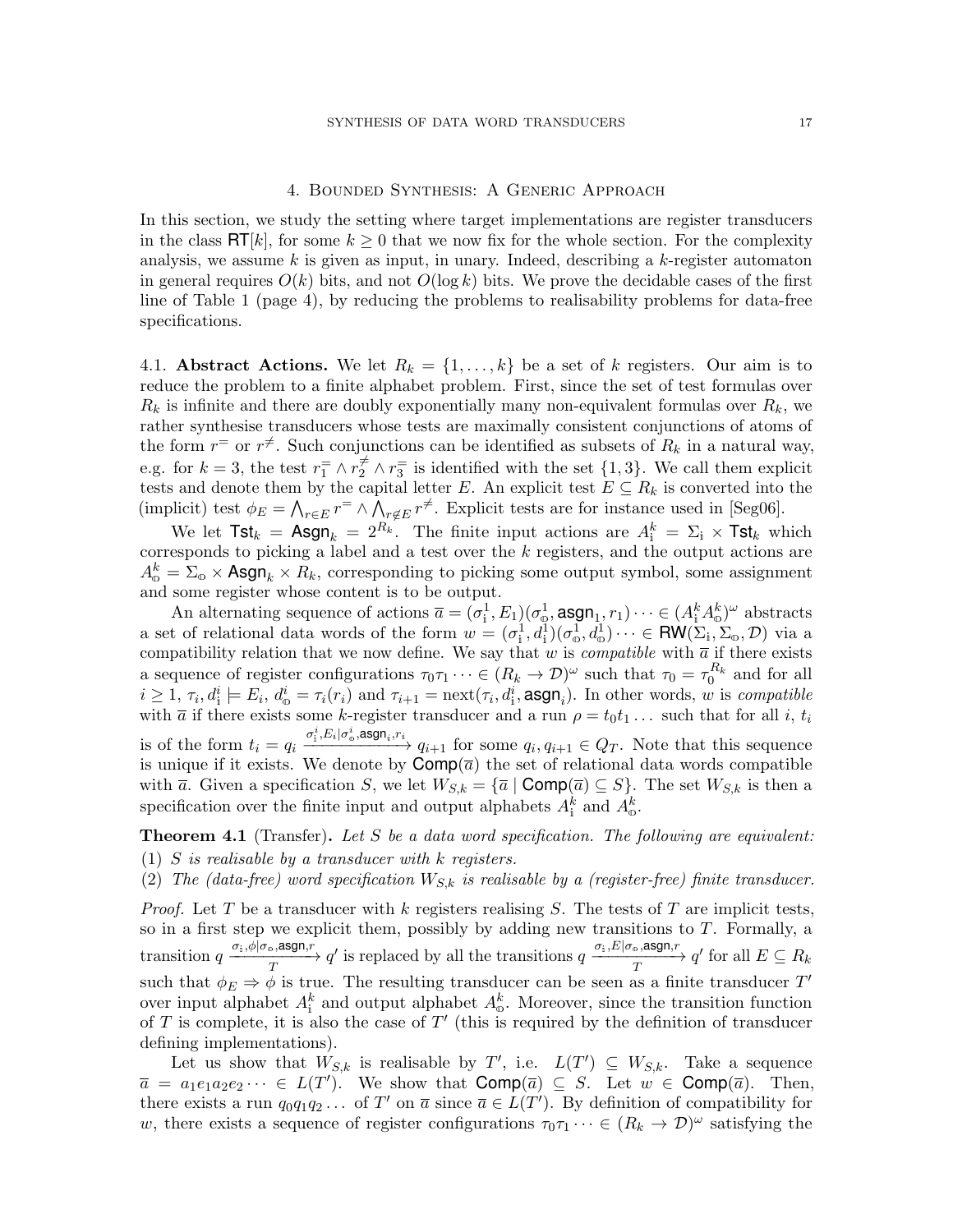conditions in the definition of compatibility. From this we can deduce that  $(q_0, \tau_0)(q_1, \tau_1) \dots$ is an initial sequence of configurations of T over w, so  $w \in L(T)$ . Finally, T realises S, and therefore  $L(T) \subseteq S$ .

Conversely, suppose that  $W_{S,k}$  is realisable by some finite transducer  $T'$  over the input (output) alphabets  $A_i^k(A_o^k)$ . Again, the transducer T' can be seen as a transducer T with k registers over data words with explicit tests. We show that T realises S, i.e.,  $L(T) \subseteq S$ . Let  $w \in L(T)$ . The run of T over w induces a sequence of actions  $\bar{a}$  in  $(A_i^k A_{\omega}^k)^{\omega}$  which, by definition of compatibility, satisfies  $w \in \text{Comp}(\overline{a})$ . Moreover,  $\overline{a} \in L(T')$ . Hence, since T' realises  $W_{S,k}$ , we get  $\text{Comp}(\overline{a}) \subseteq S$ , so  $w \in S$ , concluding the proof.  $\Box$ 

4.2. The case of URA specifications. In this section, we show that for any  $S$  a data word specification given as some URA, the language  $W_{S,k}$  is effectively  $\omega$ -regular, entailing the decidability of REAL(URA,  $\mathsf{RT}[k]$ ), by Theorem [4.1](#page-16-0) and the decidability of (data-free) synthesis. Let us first prove a series of intermediate lemmas.

We define an operation  $\otimes$  between relational data words  $w \in \text{RW}(\Sigma_i, \Sigma_o, \mathcal{D})$  and sequences of actions  $\overline{a} \in (A_{i}^{k}A_{\omega}^{k})^{\omega}$  as follows:  $w \otimes \overline{a} \in \mathsf{RW}(A_{i}^{k}, A_{\omega}^{k}, \mathcal{D})$  is defined only if for all  $i \geq 1$ ,  $\textsf{lab}(w[i]) = \textsf{lab}(\overline{a}[i])$  where  $\textsf{lab}(\overline{a}[i])$  is the first component of  $\overline{a}[i]$  (a label in  $\Sigma_i \cup \Sigma_0$ ), by  $(w \otimes \overline{a})[i] = (\overline{a}[i], \text{dt}(w[i]))$ . Note that such operation is always defined when  $w \in \text{Comp}(\overline{a})$ .

<span id="page-17-0"></span>**Lemma 4.2.** The language  $L_k = \{w \otimes \overline{a} \mid w \in \text{Comp}(\overline{a})\}$  is definable by some NRA.

*Proof.* We define an  $NRA$  with k registers which roughly follows the actions it reads on its input. Its set of states is  $\{q\} \cup \mathsf{Asgn}_R$ , with initial state q. In state q, it is only allowed to read labelled data in  $A_i^k \times \mathcal{D}$ . On reading  $(\sigma_i, \phi, d)$ , it guesses some assignment **asgn**, performs the test  $\phi$  and the assignment asgn and goes to state asgn. In any state asgn  $\in$  Asgn<sub>R</sub>, it is only allowed to read labelled data of the form  $(\sigma_{\varphi}, \text{asgn}, r, d)$ , for which it tests whether d is equal to the content of  $r$ . It does no assignment and moves back to state  $q$ . All states are accepting (i.e. have parity 0). Such **NRA** has size  $O(2^{k^2})$ .  $\Box$ 

Let S be a specification defined by some **URA**  $A<sub>S</sub>$  with set of states Q. The following subset of  $L_k$  is definable by some **NRA**, where S denotes the complement of S:

**Lemma 4.3.** The language  $L_{\overline{S},k} = \{w \otimes \overline{a} \mid w \in \text{Comp}(\overline{a}) \cap \overline{S}\}$  is definable by some NRA.

*Proof.* Since S is definable by the URA  $A_S$ ,  $\overline{S}$  is NRA-definable with  $\overline{A_S}$ , a copy of  $A_S$  with colouring function  $\bar{c}$  :  $q \mapsto c(q) + 1$ , interpreted as an **NRA**. Let B be some **NRA** defining  $L_k$  (it exists by Lemma [4.2\)](#page-17-0). It now suffices to take a product of  $A_{\overline{S}}$  and B to get an NRA defining  $L_{\overline{S},k}$ .  $\Box$ 

Given a data word language L, we denote by  $\text{lab}(L) = \{\text{lab}(w) \mid w \in L\}$  its projection on labels. The language  $W_{S,k}$  is obtained as the complement of the label projection of  $L_{\overline{S},k}$ :

<span id="page-17-1"></span>Lemma 4.4.  $W_{S,k} = \overline{lab(L_{S,k})}$ .

*Proof.* Let  $\overline{a} \in (A_{i}^{k}A_{\omega}^{k})^{\omega}$ . Then,  $\overline{a} \notin W_{S,k} \Leftrightarrow \text{Comp}(\overline{a}) \nsubseteq S \Leftrightarrow \exists w \in \text{RW}, w \in \text{Comp}(\overline{a}) \cap \overline{a}$  $\overline{S} \Leftrightarrow \exists w \in \text{RW}, w \otimes \overline{a} \in L_{\overline{S},k} \Leftrightarrow \overline{a} \in \text{lab}(L_{\overline{S},k}).$  $\Box$ 

We are now able to show the regularity of  $W_{S,k}$ .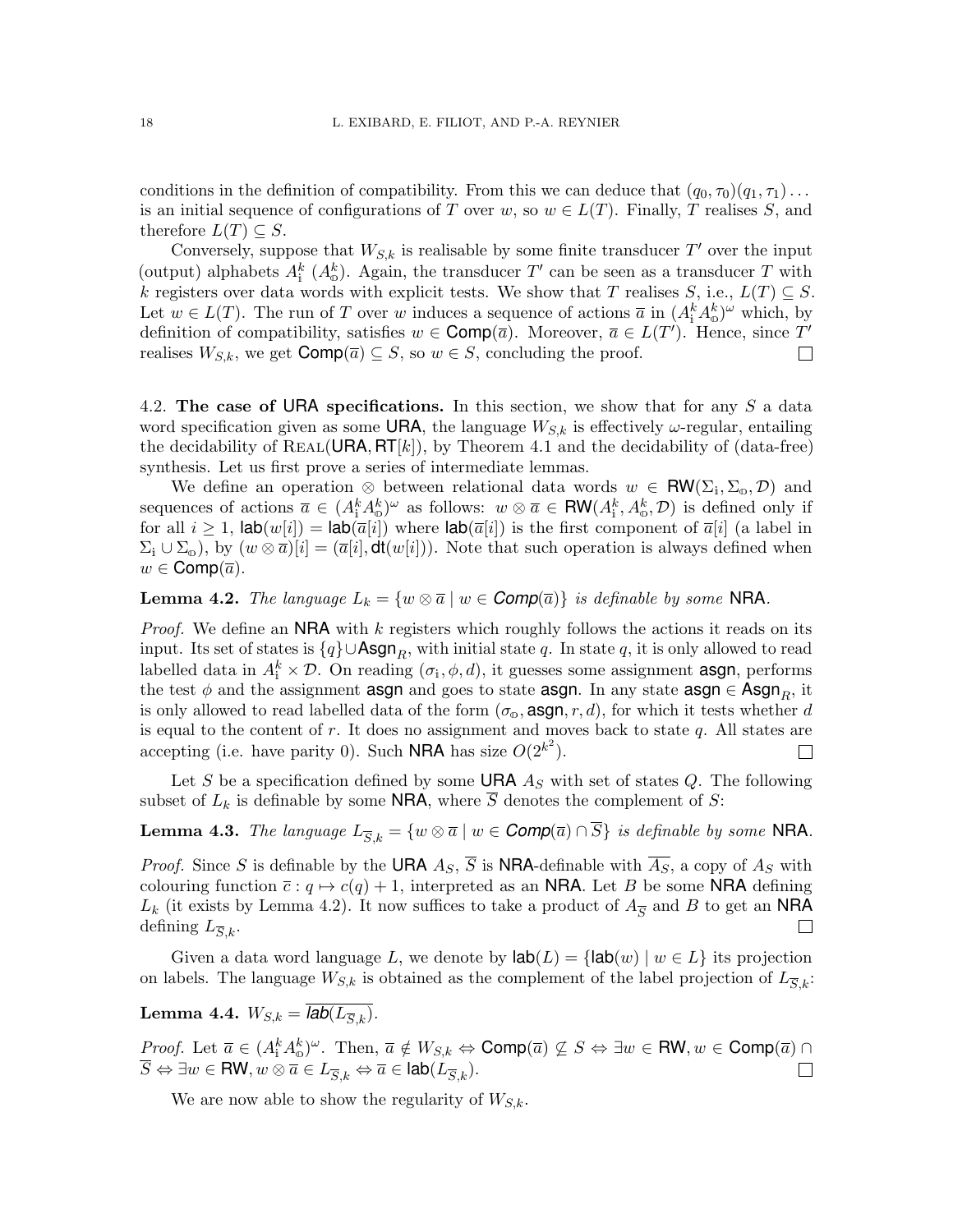<span id="page-18-1"></span>**Lemma 4.5.** Let S be a data word specification,  $k \geq 0$ . If S is definable by some URA with n states and r registers, then  $W_{S,k}$  is effectively  $\omega$ -regular, definable by some deterministic parity automaton with  $O(2^{n^2 \cdot 16(r+k)^2})$  states and  $O(n \cdot 4^{(r+k)^2})$  priorities.

*Proof.* First,  $L_{\overline{S},k}$  is definable by some **NRA** with  $O(2^{k^2}n)$  states and  $O(r+k)$  registers by Lemma [4.4,](#page-17-1) obtained as product between the NRA  $\overline{A_S}$  and the automaton obtained in Lemma [4.2,](#page-17-0) of size  $O(2^{k^2})$ . It is known that the projection on the alphabet of labels of a language of data words recognised by some **NRA** is effectively regular [\[KF94\]](#page-24-4). The same construction, which is based on extending the state space with register equality types, carries over to  $\omega$ -words, and one obtains a nondeterministic parity automaton with  $O(n \cdot 4^{(r+k)^2})$ states and d priorities recognising  $\textsf{lab}(L_{\overline{S},k})$ . It can be complemented into a deterministic parity automaton with  $O(2^{n^2 \cdot 16(r+k)^2})$  states and  $O(n \cdot 4^{(r+k)^2})$  priorities using standard constructions [\[Pit07\]](#page-24-14).

We are now able to reprove the following result, known from [\[KMB18\]](#page-24-6):

<span id="page-18-0"></span>**Theorem 4.6.** For all  $k \geq 0$ , REAL(URA, RT[k]) is in 2EXPTIME.

*Proof.* By Lemma [4.5,](#page-18-1) we construct a deterministic parity automaton  $P_{S,k}$  for  $W_{S,k}$ . Then, according to Theorem [4.1,](#page-16-0) it suffices to check whether it is realisable by a (register-free) transducer. The way to decide it is to see  $P_{S,k}$  as a two-player parity game and check whether the protagonist has a winning strategy. Parity games can be solved in time  $O(m^{\log d})$  [\[CJK](#page-23-2)+17] where  $m$  is the number of states of the game and  $d$  the number of priorities. Overall, solving it requires doubly exponential time, more precisely in  $O(2^{n^3 \cdot 16(r+k)^2})$ .  $\Box$ 

4.3. The case of test-free NRA specifications. Unfortunately, by Theorem [3.2,](#page-8-0) the synthesis problem for specifications expressed as **NRA** is undecidable, even when the number of registers of the implementation is bounded. And indeed, if we mimic the reasoning of the previous section, we get that  $L_{\overline{S},k}$  is definable by a **URA**, but Lemma [4.4](#page-17-1) does not allow to conclude because:

**Proposition 4.7.** There exists a data word language L which is  $\mathsf{URA}\text{-}definable$  and whose string projection is not  $\omega$ -regular.

*Proof.* Consider  $L = \{(r, d_1) \dots (r, d_n)(g, d'_1) \dots (g, d'_m) (\#, d)^{\omega} \mid \forall i \neq j, d_i \neq d_j \land \forall 1 \leq i \leq j \}$  $n, \exists j, d'_j = d_i$ , which consists in a word  $w \in r^n$  with pairwise distinct data followed by a word  $w' \in g^m$  which contains at least all the data of w, and extended with  $(\#, d)^\omega$  to make it infinite (here, the choice of  $d$  does not matter). Such language can be interpreted as the request-grant specification, restricted to the case where all requests are made first, and are all made by pairwise distinct clients (plus a  $\#$  infinite padding). L is recognised by an URA which, on reading  $(r, d_i)$ , universally triggers a run checking that

- (1) Once a label g is read, only gs are read; and after the last g, only  $\#$  are read (this is an  $\omega$ -regular property)
- $(2)$   $(r, d_i)$  does not appear again
- (3)  $(g, d_i)$  appears at least once.

Now, we have  $\textsf{lab}(L) = \{r^n g^m \#^{\omega} \mid m \geq n\}$ , which is not  $\omega$ -regular.

 $\Box$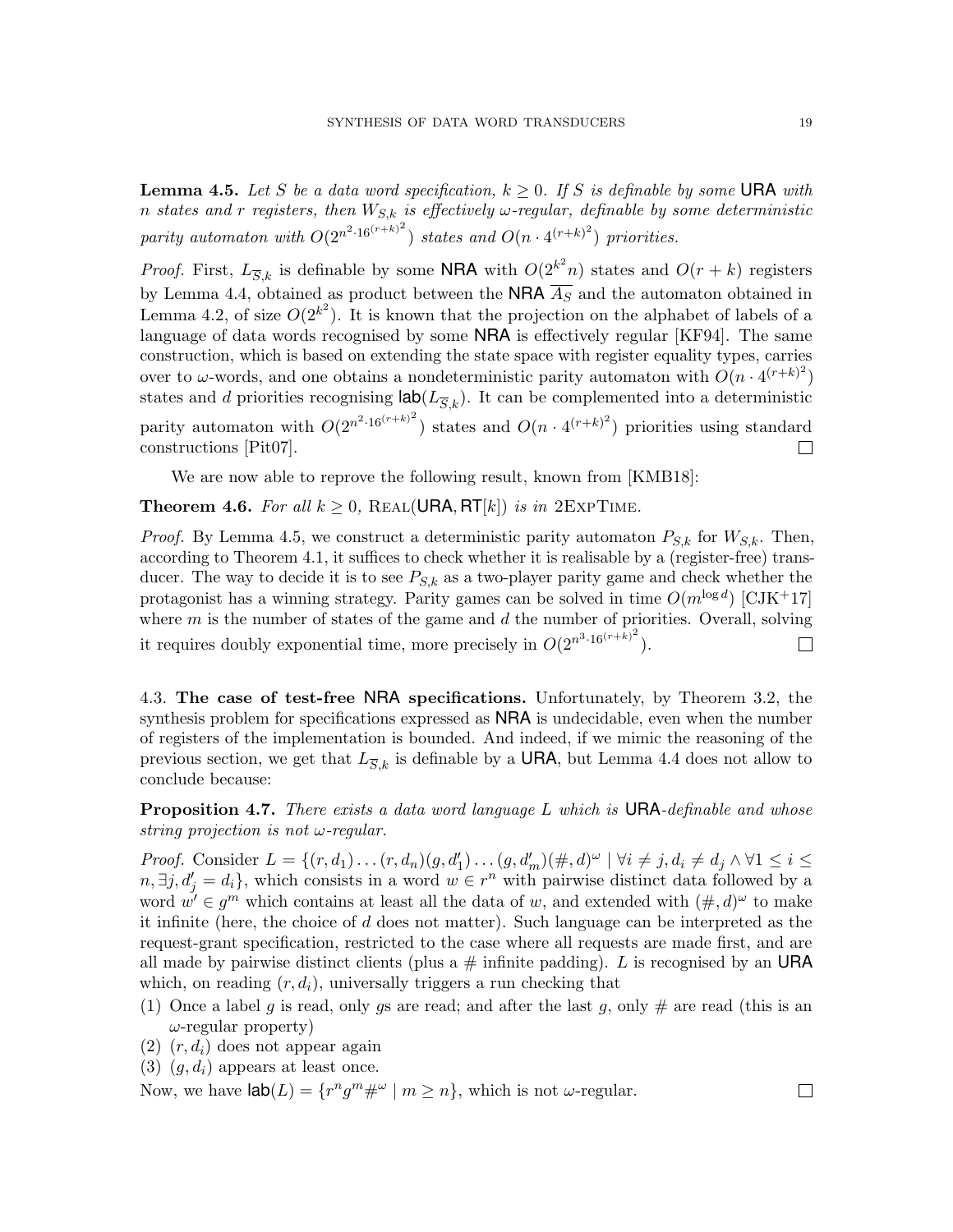In this section, we consider the class of NRA which do not perform tests on input data, which we call test-free nondeterministic register automata ( $NRA<sub>tf</sub>$  for short). Such restriction is inspired from [\[DH16\]](#page-24-7), which defines transformations of data words using MSO interpretations with an MSO origin relation. The MSO interpretation describes the transformation over the finite alphabet (called the *string transduction*), as in  $\lbrack \text{Cou94} \rbrack$ , while the MSO origin relation describes the relation between input and output data. Such relation does not depend on (un)equalities between different input data: it uniquely maps each output position to an input position, expressing that the output data at this position is equal to the corresponding input data. They then show that such model is equivalent to two-way deterministic transducers with  $data\ variables$ <sup>[3](#page-19-0)</sup>. Such data variables are used to implement the MSO origin relation: they are registers in which the transducer can store the input data values and output them, but it is not allowed to perform any test on the stored data, contrary to our model of register automata. To define  $NRA<sub>tf</sub>$ , we apply the same restriction to NRA: they correspond to *nondeterministic one-way* transducers with data variables. Such machines can only rearrange input data (duplicate, erase, copy) regardless of the actual data values (as there are no tests). This way, as stated in Proposition [4.9,](#page-20-0) registers induce an origin relation between input and output data.

To avoid confusion between the nature of specifications and implementations, we prefer to define them as register automata, instead of transducers.

Definition 4.8 (Test-free register automaton). A NRA is *test-free* if:

- (1) Its input transitions do not depend on equality relations between input data: for all  $t \in \delta$ , if  $t = q \xrightarrow{\sigma, \phi, \text{asgn}} q'$  is an input transition, then  $\phi = \top$ .
- (2) Its output transitions consist in outputting the content of some register: for all  $t \in \delta$ , if  $t = q \xrightarrow{\sigma, \phi, \text{asgn}} q'$  is an output transition, then  $\phi = r^{\pm}$  for some  $r \in R$  and  $\text{asgn} = \varnothing$ .

We now make the relation with the notion of origin precise: as shown in [\[DFL18\]](#page-24-16), there is a tight connection between origin graphs and data words. Here, the encoding is slightly different, as we do not necessarily ask that the data labelling input position n is equal to n. However, as long as the input data are all pairwise distinct, such encoding carries to our setting: the output data at position j is equal to  $d_i^i$ , where i is the (input) origin position. Thus, in the following, we let ALLDIFF denote the set of relational data words whose input data are pairwise distinct:

$$
\text{ALLDIFF} = \{w = (\sigma_i^1, d_i^1)(\sigma_o^1, d_o^1) \cdots \in \text{RW} \mid \forall 0 \leq i < i', d_i^i \neq d_i^{i'}\}
$$

where, by convention  $d_i^0 = \mathbf{d}_0$ . Then, as we will show, the behaviour of an **NRA**<sub>tf</sub> over AllDiff determines its origin relation, and hence its behaviour over the entire data domain.

To a run  $\rho = q_0 \xrightarrow{\sigma_1^1, \text{asgn}^1, r^1, \sigma_0^1} q_1 \xrightarrow{\sigma_1^2, \text{asgn}^2, r^2, \sigma_0^2} q_2 \dots$ , we associate the origin function  $o_\rho : j \mapsto \max\{i \leq j \mid r_j \in \text{asgn}_i\},\$  with the convention  $\max \emptyset = 0$ . In other words,  $o_\rho(j)$ is the last input position at which the register output at position j was assigned, so the corresponding input data is the one which is output (if the register has never been assigned, it contains  $d_0$ , which, by convention, is the data associated with input position  $0$ .

Now, for an origin function  $o : \mathbb{N}\backslash\{0\} \to \mathbb{N}$  and for a relational data word  $w \in \mathbb{RW}$ , we say w is compatible with the origin function o, denoted  $w \models o$ , whenever for all  $j \geq 1$ ,  $dt(\text{out}(w)[j]) = dt(\text{inp}(w)[o(j)]),$  with the convention  $dt(\text{inp}(w)[0]) = d_0.$ 

<span id="page-19-0"></span><sup>3</sup>Themselves equivalent to one-way streaming string transducers with data variables and parameters; such parameters are reminiscent of the guessing mechanism described in [\[KZ10\]](#page-24-17).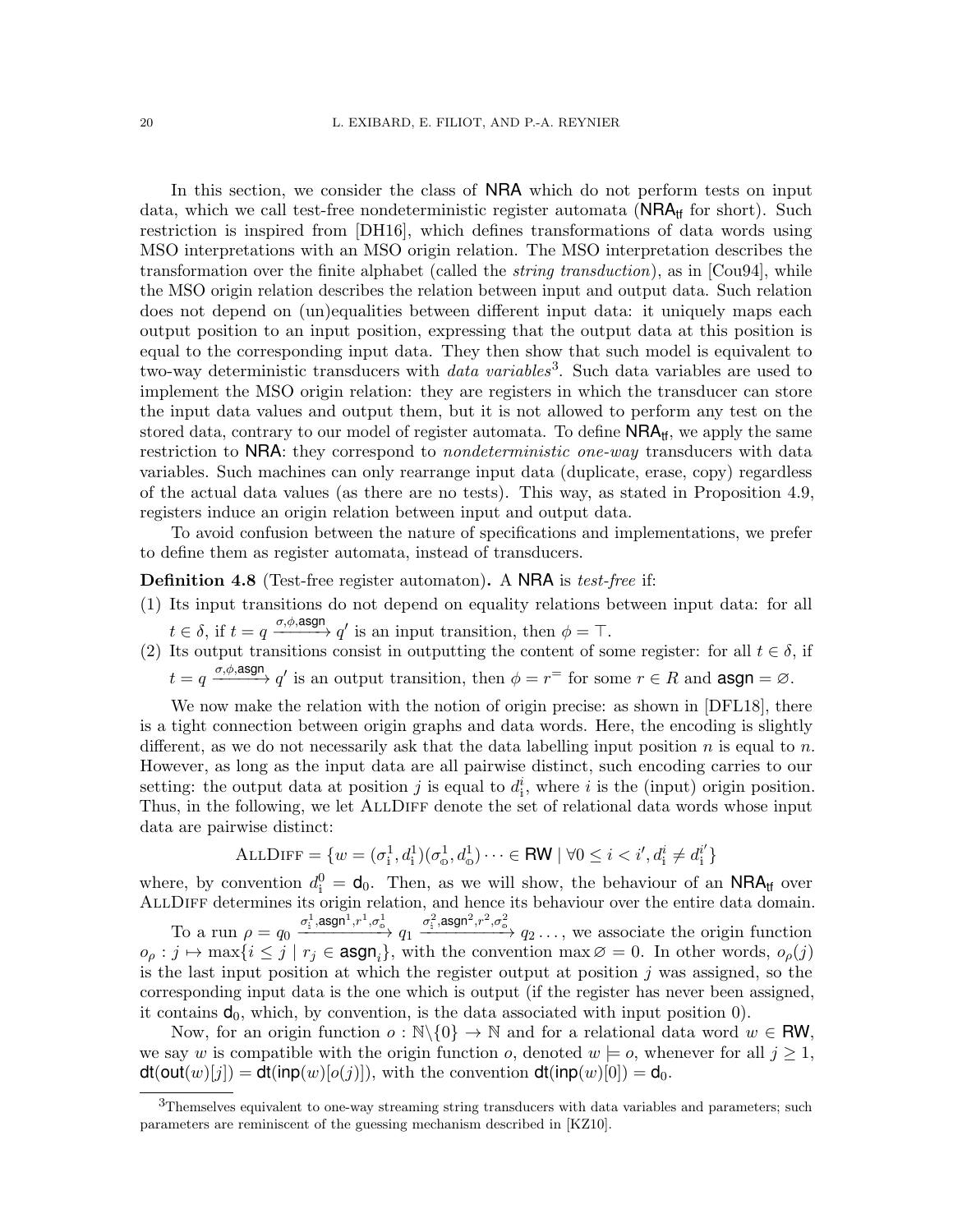The following proposition shows that actual data values in a word  $w$  do not matter with respect to membership in some  $NRA<sub>tf</sub>$ , only the compatibility with origin functions does:

# <span id="page-20-0"></span>**Proposition 4.9.** Let  $w \in \mathbb{R}W$  and  $\rho$  a sequence of transitions of some NRA<sub>tf</sub>. Then,

- <span id="page-20-1"></span>(1) If  $\rho$  is a run over w, then  $w \models o_{\rho}$ .
- <span id="page-20-3"></span>(2) If  $\rho$  is a run over w and  $w \in \text{ALIDIF}$ , then for all  $o : \mathbb{N} \setminus \{0\} \to \mathbb{N}$ ,  $w \models o \Leftrightarrow o = o_o$ .
- <span id="page-20-2"></span>(3) If w and  $\rho$  have the same finite labels and if  $w \models o_{\rho}$ , then  $\rho$  is a run over w.

*Proof.* [\(1\)](#page-20-1) and [\(3\)](#page-20-2) follow from the semantics of  $NRA<sub>tf</sub>$ , which do not conduct any test on the input data. The  $\Leftarrow$  direction of [\(2\)](#page-20-3) is exactly [\(1\)](#page-20-1). Now, assume  $w \in \text{ALLDIFF}$  admits  $\rho$  as a run, and let o such that  $w \models o$ . Then, let  $j \geq 1$  be such that  $dt(\text{out}(w)[j]) = dt(\text{inp}(w)[o(j])$ . By [\(1\)](#page-20-1) we know that  $dt(\text{out}(w)[j]) = dt(\text{inp}(w)[o_{\rho}(j)]),$  so  $dt(\text{inp}(w)[o(j)]) = dt(\text{inp}(w)[o_{\rho}(j)]).$ Since  $w \in \text{ALLDIFF},$  this implies  $o(j) = o_\rho(j)$ , so, overall,  $o = o_\rho$ .  $\Box$ 

It is not clear whether  $W_{S,k}$  is regular for  $NRA<sub>tf</sub>$  specifications, but we show that it suffices to consider another set denoted  $W_{S,k}^{\text{tf}}$  which is easier to analyse (and can be proven regular), which describes the behaviour of S over input with pairwise distinct data. Indeed, as expressed by the above proposition,  $NRA<sub>tf</sub>$  cannot conduct tests on input data, and their behaviour only depends on the input labels. Thus, it suffices to study runs on input words whose data are all distinct; such choice ensures that two equal input data will not ease the task of the implementation. Otherwise, it could be that on reading a data word, two registers  $r_1$  and  $r_2$  are equal, and then the implementation can simultaneously take transitions labelled with  $\text{out}(r_1)$  and  $\text{out}(r_2)$ . An interesting side-product of this approach is that it implies that we can restrict to test-free implementations. A test-free transducer is a transducer whose transitions do not depend on tests over input data, i.e., for all transitions  $t = q \xrightarrow{\sigma_{\text{i}}, \phi \mid \text{asgn}, \sigma_{\text{o}}, r} q' \in \delta$ , we have  $\phi = \top$ .

**Proposition 4.10.** Let S be a NRA<sub>tf</sub> specification, and  $A_i^{\emptyset} = \Sigma_i \times \{\emptyset\}$ . The following are equivalent:

- <span id="page-20-5"></span> $(1)$  S is realisable
- <span id="page-20-6"></span> $\widetilde{C}(2)$   $W_{S,k}^{\text{tf}} = {\overline{a} \in (A_1^\varnothing A_0^k)^\omega \mid \text{Comp}(\overline{a}) \cap S \cap \text{ALLDIFF} \neq \varnothing}$  is realisable by a (register-free) transducer with input alphabet  $A_{i}^{\varnothing}$
- <span id="page-20-4"></span>(3) S is realisable by a test-free transducer

*Proof.* [\(3\)](#page-20-4)  $\Rightarrow$  [\(1\)](#page-20-5) is trivial.

 $(1) \Rightarrow (2)$  $(1) \Rightarrow (2)$  $(1) \Rightarrow (2)$ : If S is realisable, then, by Theorem [4.1,](#page-16-0)  $W_{S,k}$  is realisable by some transducer I. Now, since transducers are closed under regular domain restriction,  $W_{S,k}^{\varnothing} =$  $W_{S,k} \cap (A_i^{\varnothing} A_0^k)^{\omega}$  is realisable by *I* restricted to the input alphabet  $A_i^{\varnothing}$ ; more precisely, by the transducer I' with the same set of states as I and transition function  $\delta' = \delta \cap$  $(Q_I \times \Sigma_i \times \{\varnothing\} \to \text{Asgn}_{R_k} \times \Sigma_0 \times R_k \times Q_I)$ . Moreover,  $W_{S,k}^{\varnothing} \subseteq W_{S,k}^{\text{tf}}$ . Indeed, let  $\overline{a} \in$  $W_{S,k}^{\varnothing}$ . Then,  $\text{Comp}(\overline{a}) \subseteq S$ . It is easy to build by induction a data word  $w \in \text{Comp}(\overline{a}) \cap S$ . ALLDIFF, so  $\textsf{Comp}(\overline{a}) \cap S \cap \text{ALLDIFF} \neq \emptyset$ . Thus,  $W_{S,k}^{\text{tf}}$  is realisable by any transducer realising  $W_{S,k}^{\varnothing}$ .

 $(2) \Rightarrow (3)$  $(2) \Rightarrow (3)$  $(2) \Rightarrow (3)$ : Now, assume  $W_{S,k}^{\text{tf}}$  is realisable by some transducer I. We show that I, when ignoring the  $\emptyset$  input tests, is actually an implementation of S. Thus, let I' be the same transducer as I except that all input tests  $\varnothing$  have been replaced with  $\top$ . Formally,  $q \xrightarrow[I']{} \frac{\sigma_i, \top |\text{asgn}, \sigma_{\text{o}}, r}{I'} q'$  iff  $q \xrightarrow[I']{} q'$  Note that I', interpreted as a register transducer, is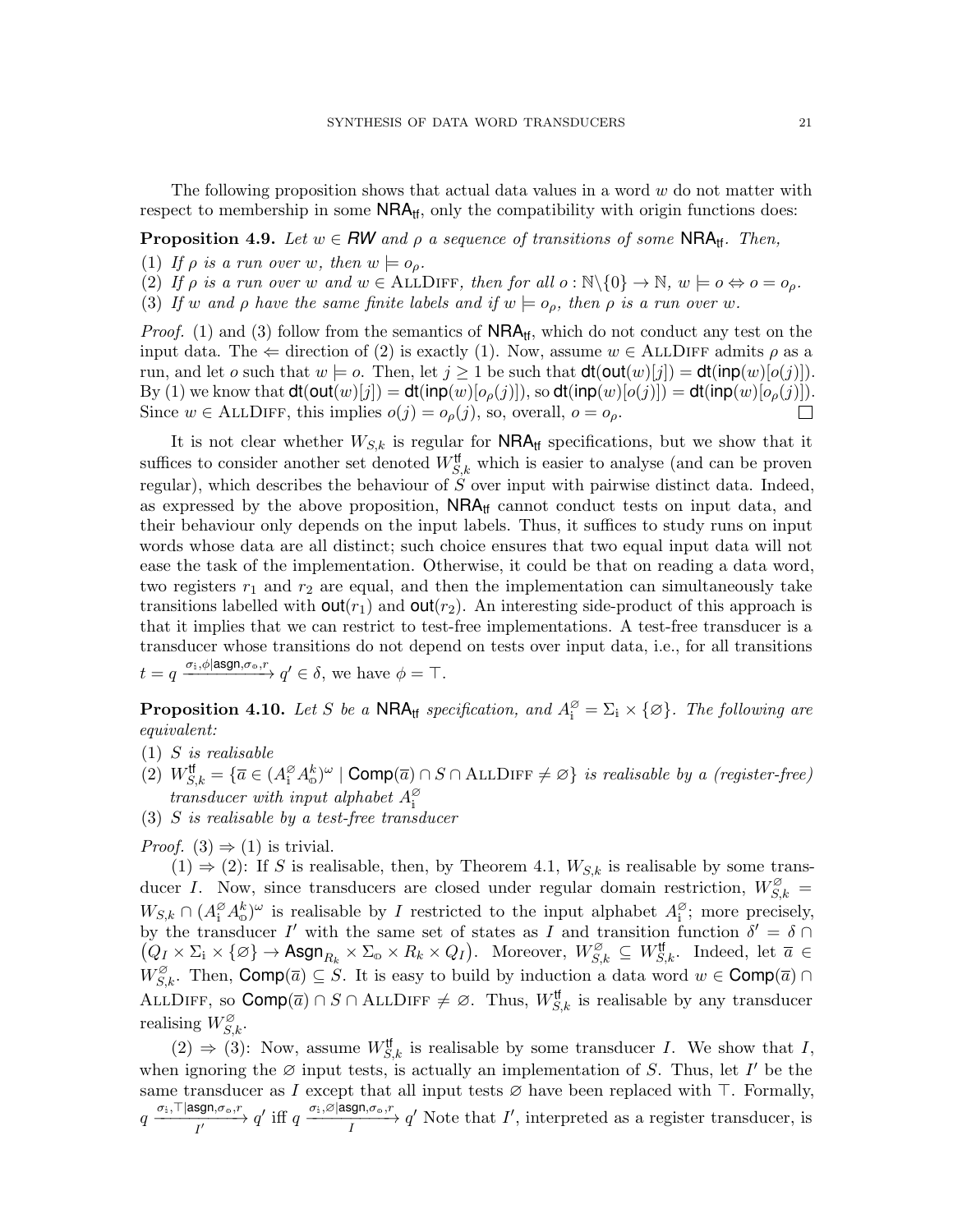test-free. Let  $w \in \mathsf{DW}$ , and  $\overline{a}_i = \mathsf{lab}(w) \times \varnothing^{\omega}$  be the input action in  $A_i^{\varnothing}$  with same finite labels as w. Let  $\overline{a} = I(\overline{a}_1)$ , and let  $w' \in \text{Comp}(\overline{a}) \cap S \cap \text{ALLDIFF}$  (such  $w'$  exists because, as above,  $Comp(\overline{a}) \cap ALLDIFF \neq \emptyset$ . Then, since  $\textsf{lab}(w) = \textsf{lab}(w')$ , they admit the same run  $\rho^I$  in I, so  $w, w' \models o_{\rho^I}$ . Now,  $w' \in S$ , so it admits an accepting run  $\rho^S$  in S, which implies  $w' \models o_{\rho^S}$ . Moreover,  $w' \in \text{ALLDIFF so}$ , by Proposition [4.9](#page-20-0) [\(2\)](#page-20-3), we get  $o_{\rho^I} = o_{\rho^S}$ . Therefore,  $w \models o_{\rho^S}$ , so, by Proposition [4.9](#page-20-0) [\(3\)](#page-20-2), w admits  $\rho^S$  as a run, i.e.  $w \in S$ . Overall,  $L(I) \subseteq S$ , meaning that  $I$  is a (test-free) implementation of  $S$ .  $\Box$ 

Finally,  $W_{S,k}^{\text{tf}} = {\overline{a} \in (A_i^{\varnothing} A_0^k)^{\omega} \mid \text{Comp}(\overline{a}) \cap S \cap \text{ALLDIFF} \neq \varnothing}$  is regular. Indeed,  $W_{S,k}^{\text{tf}} = {\overline{a} \in (A_i^{\varnothing} A_0^k)^{\omega}} \mid \text{Comp}(\overline{a}) \cap S^{\varnothing} \neq \varnothing$ , where  $S^{\varnothing}$  is the same automaton as S except that all input transitions  $q \xrightarrow{\sigma_i, \top, \text{asgn}} q'$  have been replaced with  $q \xrightarrow{\sigma_i, \Lambda_{r \in R_k} r^{\neq}, \text{asgn}}$  $\xrightarrow{C_{\perp}} q',$ because, for all  $\overline{a} \in (A_1^{\varnothing} A_0^k)^{\omega}$ ,  $\text{Comp}(\overline{a}) \cap S \cap \text{ALLDIFF} \neq \emptyset \Leftrightarrow \text{Comp}(\overline{a}) \cap S^{\varnothing} \neq \emptyset$  (the  $\Rightarrow$ direction is trivial, and the  $\Leftarrow$  stems from the fact that an ALLDIFF input only takes  $\phi = \varnothing$ transitions).

Then,  $L_{S,k}^{\text{tf}} = \{w \otimes \overline{a} \in \text{RW} \otimes (A_i^{\varnothing} A_{\omega}^k)^{\omega} \mid w \in \text{Comp}(\overline{a}) \cap S^{\varnothing}\}$  is NRA-definable. Indeed,  $S$ is NRA<sub>tf</sub>-definable, so  $S^{\varnothing}$  is NRA-definable, and by Lemma [4.2,](#page-17-0)  $L_k = \{w \otimes \overline{a} \mid w \in \text{Comp}(\overline{a})\}$ is **NRA**-definable, so their product recognises  $L_{S,k}^{\text{tf}}$ . Finally,  $W_{S,k}^{\text{tf}} = \text{lab}(L_{S,k}^{\text{tf}})$ , and the projection of a NRA over some finite alphabet is regular [\[KF94\]](#page-24-4).

Overall, by Theorem [4.1,](#page-16-0) we finally get (the complexity analysis is the same as for URA):

<span id="page-21-0"></span>**Theorem 4.11.** For all  $k \geq 0$ , REAL(NRA<sub>tf</sub>, RT[k]) is decidable and in 2EXPTIME.

### 5. Synthesis and Uniformisation

<span id="page-21-1"></span>In this section, we discuss the connection between synthesis and uniformisation of relations, which is a more general problem: as pointed out in Section [2,](#page-5-1) if  $S$  is realisable by a register transducer, then, in particular, it has a total domain, i.e.  $\text{inp}(S) = \text{DW}(\Sigma_i, \mathcal{D})$ , otherwise it cannot be that  $L(T) \subseteq S$  for T a register transducer, since by definition of transducers  $\text{inp}(T) = \text{DW}(\Sigma_i, \mathcal{D})$ . However, when defining a specification, the user might be interested only in a subset of behaviours (for instance, s/he knows that all input data will be pairwise distinct). In the finite alphabet setting, since the formalisms used to express specifications are closed under complement (whether it is LTL or  $\omega$ -automata), it is actually not a restriction to assume that the input domain of the specification is total: it suffices to complete the specification by allowing any behaviour on the input not considered. However, since register automata are not closed under complement, such approach is not possible here. Thus, it is relevant to generalise the realisability problem to the case where the domain of the specification is not total. This can be done by equipping register transducers with an acceptance condition. It is also necessary to adapt the notion of realisability; otherwise, any transducer accepting no words realises any specification. (since it is always the case that  $\varnothing \subseteq S$ ). A natural way is to consider synthesis as a uniformisation problem [\[FJLW16\]](#page-24-3). An (implementation) function  $f : \mathsf{In} \to \mathsf{Out}$  is said to *uniformise* a (specification) relation  $R \subseteq \mathsf{In} \times \mathsf{Out}$  whenever:

<span id="page-21-2"></span> $(1)$  dom $(f) = \text{dom}(R)$  and

(2) for all  $i \in \text{dom}(f), (i, f(i)) \in R$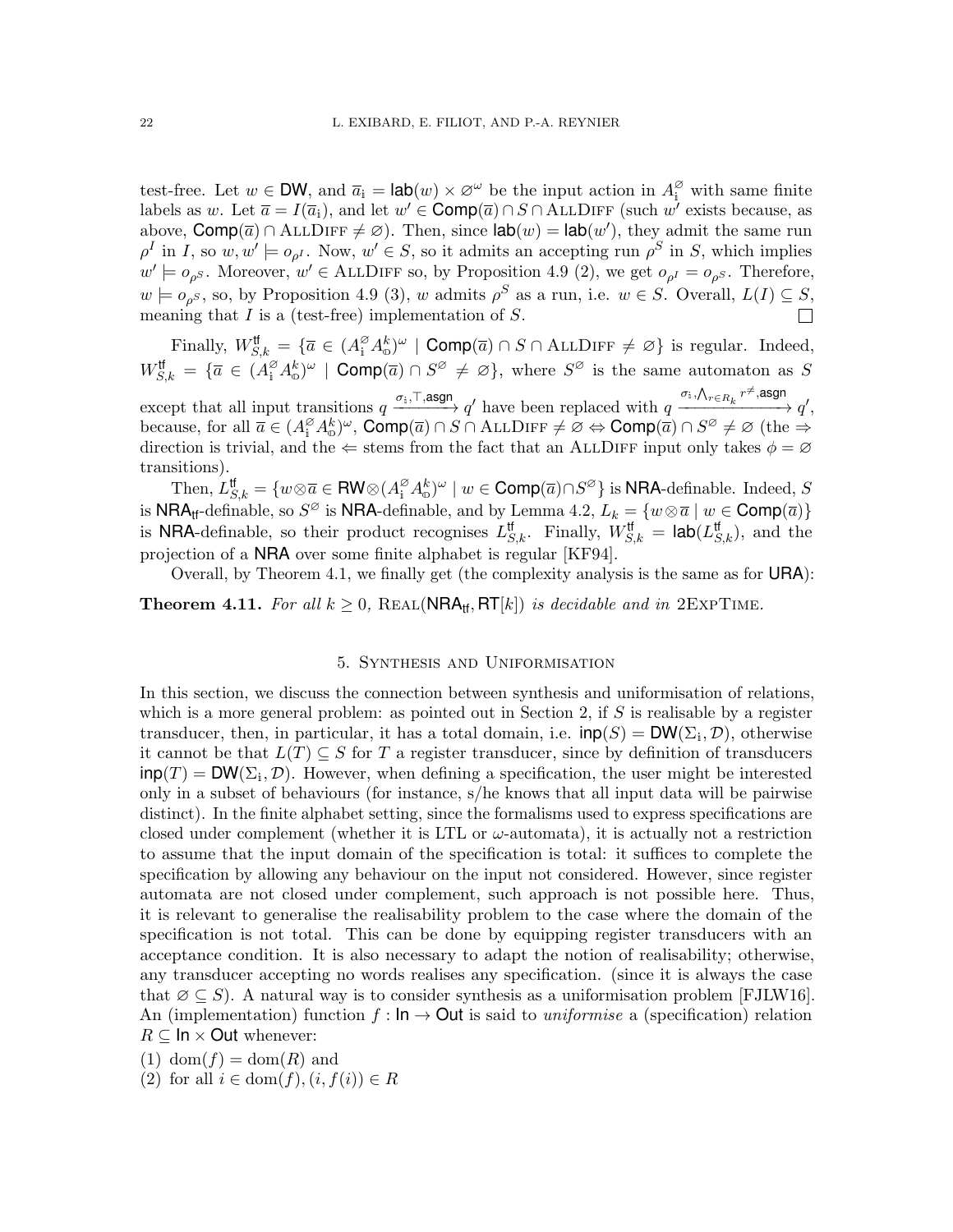Note that constraint [1](#page-21-2) is the main difference with the notion of realisability.

In the context of reactive synthesis, where  $f = f_I$  is defined from an implementation I and R is given as a language of relational words, it can be rephrased as

(1)  $\textsf{inp}(L(I)) = \textsf{inp}(R)$  and

(2) for all  $w_i \in \mathsf{inp}(L(I)), \langle w_i, f_I(w_i) \rangle \in R$ 

Note that such definition coincides with the one of realisability of Section [2](#page-5-1) when the class of implementations has total domain, because then it is equivalent to asking  $L(I) \subseteq R$ . In the following, we denote by  $\text{UNIF}(\mathcal{S}, \mathcal{I})$  the uniformisation problem from specifications in S to implementations in  $\mathcal I$ . Unfortunately, this setting is actually much harder, as shown by the next two theorems:

<span id="page-22-0"></span>**Theorem 5.1.** Given S a specification represented by a DRA, checking whether  $inp(S)$  =  $DW(\Sigma_i, \mathcal{D})$  is undecidable.

*Proof.* We reduce from the universality problem of **NRA**, which is undecidable [\[NSV04\]](#page-24-11). Let  $A = (\Sigma, \mathcal{D}, Q, q_0, \delta, R, c)$  be an NRA. We encode  $L(A)$  as the domain of some DRA specification: the input transitions are the same as the transitions of the original automaton, but when there is some nondeterminism, its resolution is postponed to the corresponding output transition, whose finite label corresponds to the chosen transition. In the vocabulary of games, the input player chooses the finite input label and the equality relation of the input data to the registers of A, and the output player resolves the nondeterminism. Thus, we construct a DRA D accepting  $R(D) = \{((\sigma_1, d_1)(\sigma_2, d_2) \dots, (t_1, d_1)(t_2, d_2) \dots) | t_1 t_2 \dots \}$ is a run of A over  $(\sigma_1, d_1)(\sigma_2, d_2) \dots$ .

Thus, define  $D = (\Sigma \oplus \delta, \mathcal{D}, Q \oplus Q \times (\Sigma \times \textsf{Tst}_R), q_0, \delta', R \oplus \{r_0\}, c')$ , where  $\delta'$  is defined as follows: for all  $q \in Q$ ,  $\sigma \in \Sigma$  and  $\phi \in \textsf{Tst}_R$ , we define the input transition  $q \xrightarrow{ \sigma, \phi, \{r_0\}} (q, (\sigma, \phi))$ . Then, for all  $t = q \xrightarrow[\text{A}]{\sigma, \phi, \text{asgn}} q' \in \delta$ , we define the output transition  $(q, (\sigma, \phi)) \xrightarrow[\text{A}]{t, \phi \wedge r_0^{\pm}, \text{asgn}} q'.$ Then, let  $c' : q \mapsto c(q)$  and  $(q, \bullet) \mapsto c(q)$ . Such automaton is indeed deterministic, and it recognises the relation  $R(D) = \{((\sigma_1, d_1)(\sigma_2, d_2) \ldots, (t_1, d_1)(t_2, d_2) \ldots) \mid t_1 t_2 \ldots$  is a run of A over  $(\sigma_1, d_1)(\sigma_2, d_2) \ldots$ . Then,  $\text{inp}(R(D))$  is universal iff  $L(A)$  is universal.  $\Box$ 

Such result extends to NRA and URA, whose DRA are a special case. Note that the unbounded realisability problem for DRA is not reducible to deciding whether the domain is total: if the specification  $S$  is not realisable, it is not possible to determine whether it is because the domain of S is not total or because S is not realisable by a sequential machine (e.g. S asks to output right away a data that will only be input in the future).

Then, while the uniformisation setting obviously preserves the undecidability results from the synthesis setting, the above result allows to show that the somehow more general uniformisation problem is undecidable. For instance, we can prove:

# **Theorem 5.2.** For all  $k \geq 1$ , UNIF(URA, RT[k]) is undecidable.

*Proof.* Consider some unrealisable URA specification  $S_u$  and the following specification S mapping  $w_1 \# w_2$  to  $w_1 \# w_2'$  such that  $(w_2, w_2') \in S_u$ , defined only when  $w_1$  is a finite data word accepted by some URA A. Clearly, S is URA-definable and realisable iff its domain is empty, i.e.  $L(A) = \emptyset$ . However, emptiness of **URA** is an undecidable problem.  $\Box$ 

If the domain of the specification is DRA-recognisable, it is possible to reduce the uniformisation problem to realisability, by allowing any behaviour on the complement of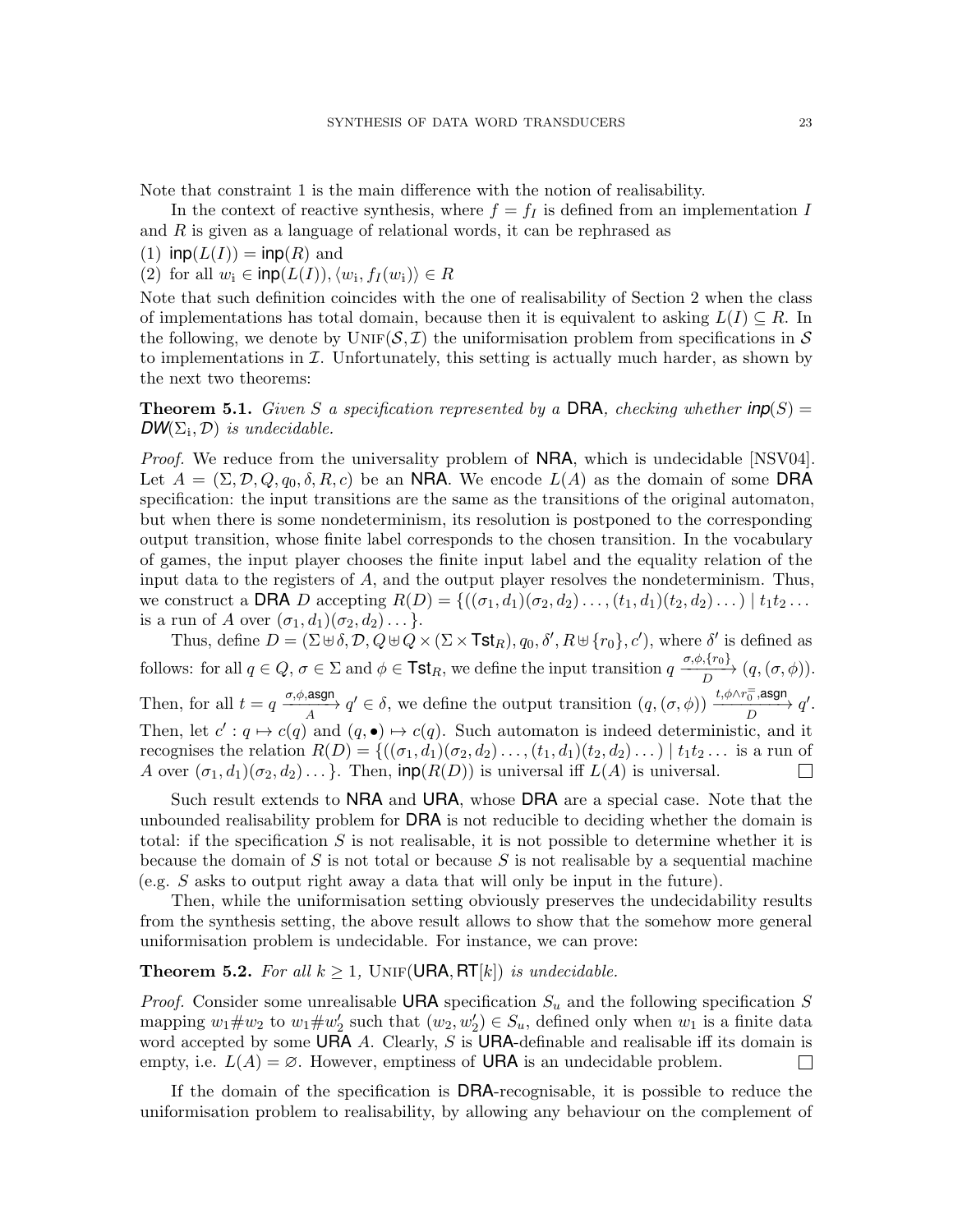the domain (which is then DRA-recognisable). However, such property is undecidable as a direct corollary of Theorem [5.1.](#page-22-0)

### **CONCLUSION**

In this paper, we have given a picture of the decidability landscape of the synthesis of register transducers from register automata specifications. We studied the parity acceptance condition because of its generality, but our results allow to reduce the synthesis problem for register automata specifications to the one for finite automata while preserving the acceptance condition. We have also introduced and studied test-free NRA, which do not have the ability to test their input, but still have the power of duplicating, removing or copying the input data to form the output. We have shown that they allow to recover decidability in the presence of non-determinism, in the bounded synthesis case. We leave open the unbounded case, which we conjecture to be decidable. As future work, we want to study synthesis problems for register automata which are able to test additional properties over the data. In particular, allowing to compare data for an order over  $\mathcal{D}$  [\[BLP10b,](#page-23-3) [FHL16\]](#page-24-18) looks promising. Note that most other natural predicates immediately yield undecidability, e.g. adding  $+1$ . Another direction is to study specifications given by logical formulae, for decidable data words logics such as two-variable fragments of FO [\[BMS](#page-23-4)+06, [SZ12,](#page-24-19) [DFL18\]](#page-24-16). Such problem is however much more challenging, as there do not exist good correspondance between logic and automata in the realm of data words, except in very restricted settings [\[BLP10a\]](#page-23-5).

#### **ACKNOWLEDGMENTS**

The authors would like to thank Ayrat Khalimov for his remarks and suggestions, which helped improve the quality of the paper. They also thank the anonymous reviewers, who took the time to read the paper in detail and subsequently suggested important clarifications as well as simplifications in the proofs.

#### **REFERENCES**

- <span id="page-23-1"></span>[AG11] Krzysztof R. Apt and Erich Grädel. Lectures in Game Theory for Computer Scientists. Cambridge University Press, New York, NY, USA, 1st edition, 2011.
- <span id="page-23-0"></span>[BCJ18] Roderick Bloem, Krishnendu Chatterjee, and Barbara Jobstmann. Graph Games and Reactive Synthesis, pages 921–962. Springer International Publishing, Cham, 2018.
- <span id="page-23-5"></span>[BLP10a] Michael Benedikt, Clemens Ley, and Gabriele Puppis. Automata vs. logics on data words. In Anuj Dawar and Helmut Veith, editors, Computer Science Logic, 24th International Workshop, CSL 2010, 19th Annual Conference of the EACSL, Brno, Czech Republic, August 23-27, 2010. Proceedings, volume 6247 of Lecture Notes in Computer Science, pages 110–124. Springer, 2010.
- <span id="page-23-3"></span>[BLP10b] Michael Benedikt, Clemens Ley, and Gabriele Puppis. What you must remember when processing data words. In Alberto H. F. Laender and Laks V. S. Lakshmanan, editors, Proceedings of the 4th Alberto Mendelzon International Workshop on Foundations of Data Management, Buenos Aires, Argentina, May 17-20, 2010, volume 619 of CEUR Workshop Proceedings. CEUR-WS.org, 2010.
- <span id="page-23-4"></span>[BMS<sup>+</sup>06] Mikołaj Bojańczyk, Anca Muscholl, Thomas Schwentick, Luc Segoufin, and Claire David. Two-Variable Logic on Words with Data. In Proceedings of the 21th IEEE Symposium on Logic in Computer Science (LICS 2006), pages 7–16. ACM, 2006.
- <span id="page-23-2"></span>[CJK<sup>+</sup>17] Cristian S. Calude, Sanjay Jain, Bakhadyr Khoussainov, Wei Li, and Frank Stephan. Deciding parity games in quasipolynomial time. In Proceedings of the 49th Annual ACM SIGACT Symposium on Theory of Computing (STOC 2017), pages 252–263. ACM, 2017.